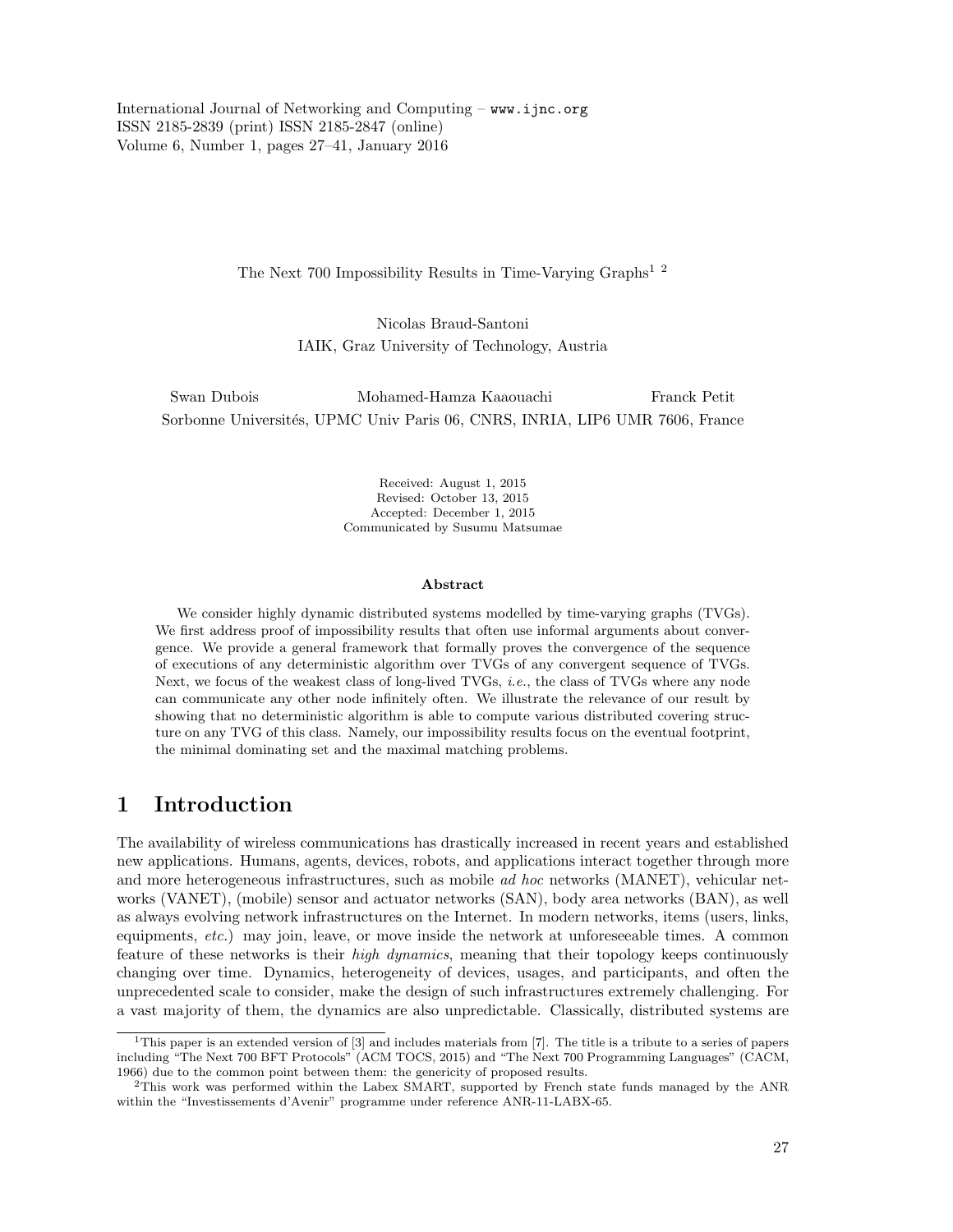modeled by a static undirected connected graph where vertices are processes (nodes, servers, processors, etc.) and edges represent bidirectional communication links. Clearly, such modeling is not suitable for highly dynamic networks.

Numerous models taking topological changes over time into account have been proposed since several decades, e.g.  $[1, 2, 8, 9]$ . Some works aim at unifying most of the above approaches. For instance, in [12], the authors introduced the *evolving graphs*. They proposed modeling the time as a sequence of discrete time instants and the system dynamics by a sequence of static graphs, one for each time instant. More recently, another graph formalism, called *Time-Varying Graphs* (TVG), has been provided in [5]. In contrast with evolving graphs, TVGs allow systems evolving within continuous time. Also in [5], TVGs are gathered and ordered into classes depending mainly on two main features: the quality of connectivity among the participating nodes and the possibility/impossibility to perform tasks.

In this paper, we propose a generic framework that would help to *formally* prove impossibility results in TVGs. We first define a metric to compute a distance between any pair of TVGs based on the length of their longest common temporal prefix. Such distance allows to study the convergence of TVG sequences. Our main result consists of showing that, given an algorithm  $A$  designed for any TVG and a sequence of TVGs that converges toward a TVG G, then the sequence of executions of A on each TVG of the sequence also converges. Furthermore, the latter converges toward the execution of  $A$  over  $G$ .

This result is useful for proving impossibility results in the following way. We proceed by contradiction and we assume that there exists an algorithm  $A$  solving the considered problem. Assume now that we are able to build a sequence of TVGs sharing ever-growing common temporal prefixes such that the execution of  $A$  does not converge on these prefixes. Then, by applying our main result, we can deduce that this sequence converges to a TVG  $G$  such that the execution of  $A$  on  $G$  never converges. In other words, our main result allows to formally construct a counter-example based on a limit of a sequence of TVG. Obviously, the delicate part of the impossibility proof is then delegated to the building of the adequate sequence of TVG depending on the desired impossibility result.

Next, we illustrate the use of this general result by providing various examples of use. We consider the weakest class of long-lived TVGs, in the following referred to as *connected-over-time* ( $\mathcal{COT}$ , for short) TVGs, *i.e.* the class of TVGs where any node can contact any other node infinitely often. It can also be described as the family of TVGs such that the eventual underlying graph (i.e. the subgraph encompassing all edges that are infinitely often present) is connected.

Within this model, we first show that no deterministic algorithm exists to compute the eventual underlying graph. Intuitively, this impossibility result comes from the fact that, with such an algorithm, no node is able to determine whether any of its adjacent edges (appearing/disappearing arbitrarily along the time) may disappear definitively or not.

Next, we address two well-known and well-studied cover problems in distributed systems, namely the Maximal Matching (MM) and the Minimal Dominating Set (MDS). In static graphs, MM is defined as follows: A matching  $M$  is a set of pairwise non-adjacent edges, that is no two edges share a common vertex. M is maximal if any edge that is not in  $M$  is added to  $M$ , then  $M$  is no longer a matching. Maximal matching has many applications in distributed applications. Examples include among others the problem of assigning tasks to workers or creating pairs of entities. Still in static environment, a dominating set is a subset of vertices of a graph such as each vertex of this graph is either in the dominating set or neighbor of a vertex in the dominating set. A minimal dominating set is such that none of its proper subsets is also a dominating set of the graph. Minimal Dominating Set is a key building block for numerous network protocols, e.g. hierarchical routing and clustering, multicast, topology control, media access coordination, to name only a few.

Both problems received some attention in the context of dynamic networks, e.g. [6, 10, 11]. The difficulty to define covering structures in dynamic networks (including MM and MDS) is pointed out in [4]. Indeed, the authors show that the definition of such structures may become ambiguous, incorrect, or even irrelevant when applied in dynamic systems. As an example, consider the MDS problem. If the dynamics of the graph is modeled as a sequence of static graphs and a new MDS is computed at each topological change as in [11], the stability of the MDS fully depends on the dynamic rate of the network (*i.e.* the relative speed of appearance/disappearance of edges). This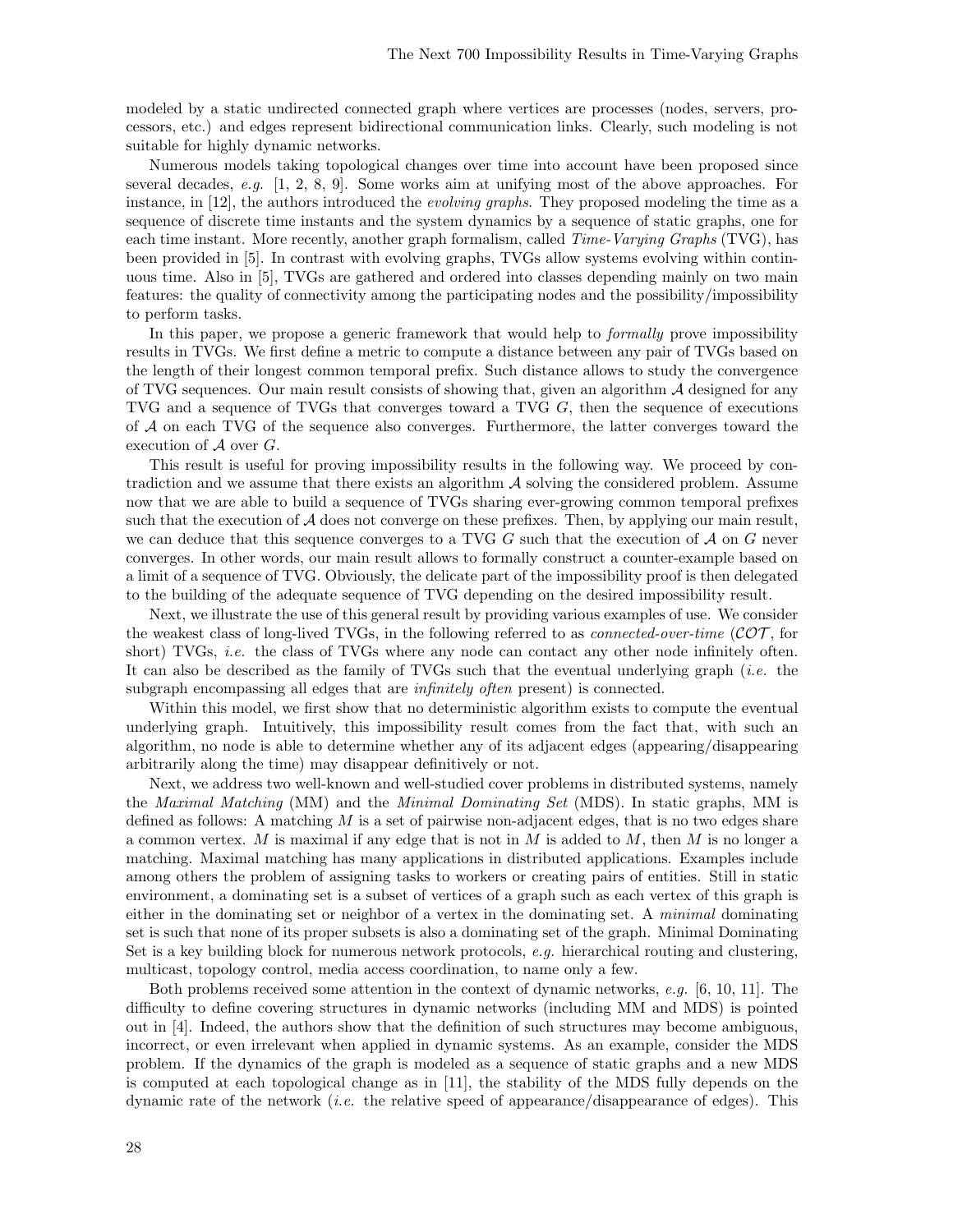natural definition may hence lead to a high instability (or even impossibility of use) of the MDS.

As a consequence, we first provide new definitions for Maximal Matching and Minimal Dominating Set constructions that are relevant in  $\mathcal{COT}$  TVGs. More precisely, we require the cover set (either minimal dominating set or maximal matching) to be built over the eventual underlying graph. This requirement ensures us that the cover set will be eventually stable and that each vertex will infinitely often satisfy the local property of the cover set.

In this context, we then use our main result to prove a necessary topological condition for the existence of a deterministic algorithm for both problems in connected-over-time TVGs. The sufficiency of these conditions fall outside the scope of this paper and is proved in [7].

The paper is organized as follows. Section 2 presents the model. Our main result is presented in Section 3, followed by its three applications about underlying graph computation, minimal dominating set, and maximal matching over the class of connected-over-time TVGs (Section 4). Section 5 concludes this work.

# 2 Model

This section aims to formally present the framework of our study of dynamic systems: time-varying graphs (TVGs). This model was introduced by [5]. We present only definitions needed for the comprehension of our work. We refer the reader to [5] for more details and an interesting taxonomy of TVGs.

### 2.1 Model

Let us first borrow the formalism introduced in [5] in order to describe the distributed systems prone to high dynamics. We consider distributed systems made of n processes. A process has a local memory, a local sequential and deterministic algorithm, and message exchange capabilities. We assume that each process has a unique identifier and that process identifiers are totally ordered by some relation  $\lt$ . All these processes are gathered in a set V. Let E be a set of edges (or relations) between pairwise processes, that describes interactions between processes, namely communication exchange. The presence of an edge between two processes  $p$  and  $q$  at a given time  $t$  means that each process among  $\{p, q\}$  is able to send a message to the other at t. For any given (static) graph G, we denote by  $diam(G)$  the diameter of G (that is, the longest distance between two processes of G).

The interactions between processes are assumed to take place over a time span  $\mathcal{T} \subseteq \mathbb{T}$  called the *lifetime* of the system. The temporal domain  $\mathbb T$  is generally assumed to be either  $\mathbb N$  (discrete-time systems) or  $\mathbb{R}^+$  (continuous-time systems).

**Definition 1 (Time-varying graph [5])** A time-varying graph (TVG for short) G is a tuple  $(V, E, T, \rho, \zeta, \phi)$  where V is a (static) set of processes  $\{v_1, \ldots, v_n\}$ , E a (static) set of edges between these processes  $E \subseteq V \times V$ ,  $\rho : E \times T \to \{0,1\}$  (called presence function) that indicates whether a given edge is available (i.e. present) at a given time,  $\zeta : E \times \mathcal{T} \to \mathbb{T}$  (called edge latency function) indicates the time it takes to cross a given edge if starting at a given date, and  $\phi: V \times \mathcal{T} \to \mathbb{T}$  (called process latency function) indicates the time an internal action of a process takes at a given date.

In order to simplify some definitions, we restrict ourselves this definition in the following way.

**Definition 2 (Well-formed TVG)** A well-formed TVG  $G = (V, E, T, \rho, \zeta, \phi)$  is a TVG satisfying the two following properties:

$$
\begin{cases}\n\forall e \in E, \exists t \in \mathcal{T}, \rho(e, t) = 1 \\
\forall e \in E, \forall t \in \mathcal{T}, \exists \epsilon \in \mathcal{T}, (\rho(e, t) = 1 \land \forall t' \in ]t - \epsilon, t[, \rho(e, t') = 0) \Rightarrow \forall t' \in [t, t + \zeta(e, t)], \rho(e, t') = 1\n\end{cases}
$$

Intuitively, these properties ensure that any edge of  $E$  appears at least once during the lifetime of the TVG and that each apparition of an edge is sufficiently long to overcome its latency at the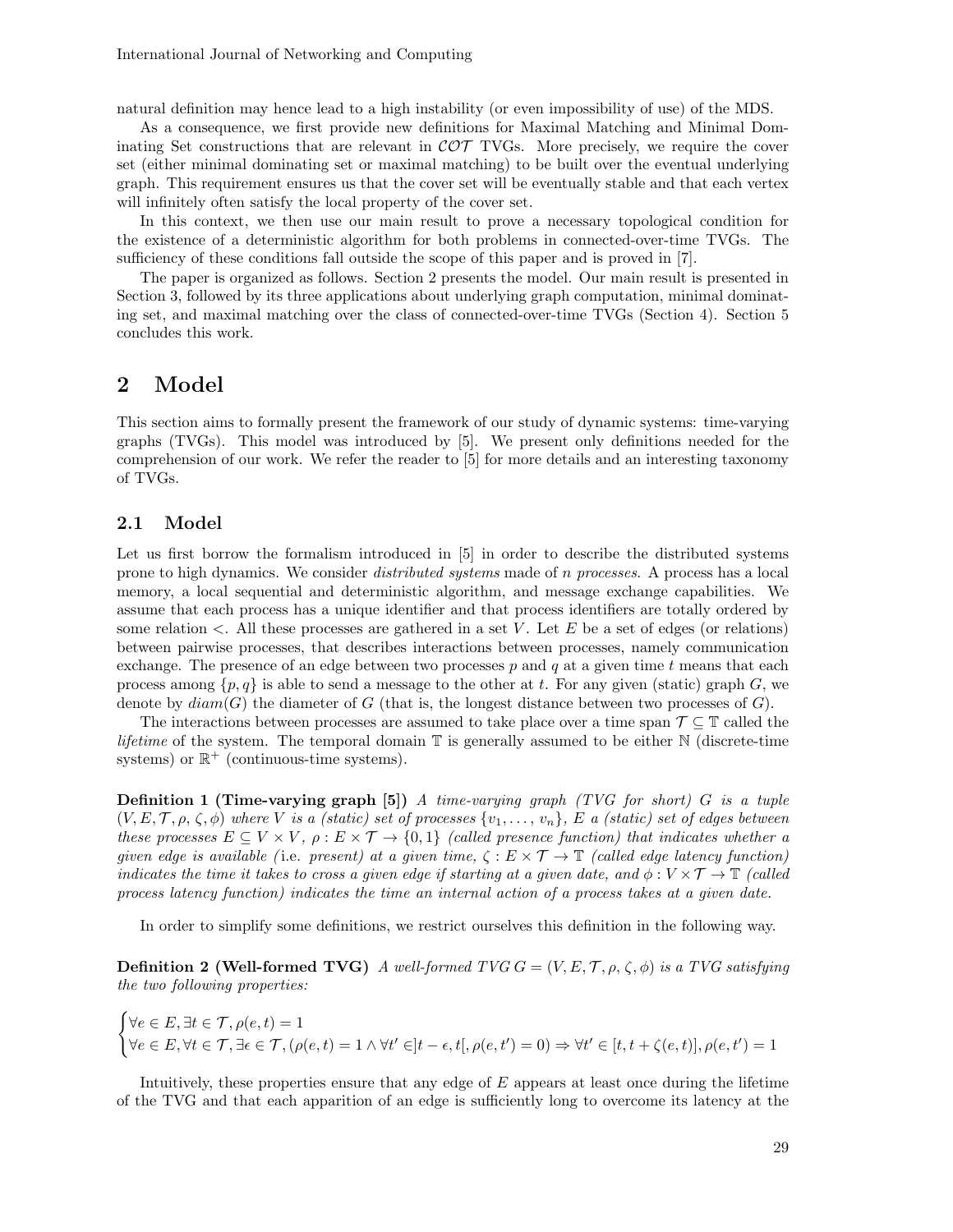time of its apparition. In the sequel of this paper, we focus only on well-formed TVGs and we hence omit the words "well-formed" for lightness.

Given a TVG G, let  $\mathcal{T}_G$  be the subset of T for which a topological event (appearance/disappearance of an edge) occurs in G. The evolution of G during its lifetime  $\mathcal T$  can be described as the sequence of graphs  $S_G = G_1, G_2, \ldots$ , where  $G_i = (V, E_i)$  corresponds to the static snapshot of G at time  $t_i \in \mathcal{T}_G$ , *i.e.*  $e \in E_i$  if and only if  $\forall t \in [t_i, t_{i+1}], \rho(e, t) = 1$ . Note that  $G_i \neq G_{i+1}$  for any *i*.

We consider *asynchronous* distributed systems, *i.e.* no pair of processes has access to any kind of shared device that could allow to synchronize their execution rate. Furthermore, at any time, no process has access to the output of  $\zeta$ , *i.e.* none of them can (a priori) predict a bound on the message delay. Note that the ability to send a message to another process at a given time does not mean that this message will be delivered. Indeed, the dynamics of the communication graph implies that the edge between the two processes may disappear before the delivery of this message leading to the lost of messages in transit.

The presences and absences of an edge are instantly detected by its two adjacent processes. We assume that our system provides to each process a non-blocking communication primitive named **Send\_retry** that ensures the following property. When a process p invokes **Send\_retry** $(m, q)$  (where m is an arbitrary message and q another process of V) at time t, this primitive delivers m to q in a finite time provided that there exists a time  $t' \geq t$  such that the edge  $\{p, q\}$  is present at time  $t'$  during at least  $\zeta(\lbrace p, q \rbrace, t')$  units of time. In other words, the delivery of the message is ensured if there is, after the invocation of the primitive, an availability of the edge that is sufficient to overcome the communication delay of the edge at this time. Note that this primitive may never deliver a message  $(e,q)$  if the considered edge never appears after invocation). Details of the implementation of this primitive are not considered here but it typically consists in resending  $m$  at each apparition of the edge  $\{p, q\}$  until its reception by q. This primitive allows us to abstract from topology changes and asynchronous communication and to write high-level algorithms.

Configurations and executions. The *state* of a process is defined by the values of its variables. Given a TVG G, a configuration of G is a vector of  $n+2$  components  $(G_i, M_i, p_1, p_2, \ldots, p_n)$  such that  $G_i$  is a static snapshot of  $G$  (*i.e.*  $G_i \in S_G$ ),  $M_i$  is the set of messages carried by each edge of  $E_i$  (one multi-set of messages per edge), and  $p_1$  to  $p_n$  represent the state of the n processes in V. We say that a process p outputs a value v in a configuration  $\gamma$  if one of its variable (then called an *output variable*) has the value v in  $\gamma$ .

An execution of the distributed system modeled by G is a sequence of configurations  $e =$  $\gamma_0, \ldots, \gamma_k, \gamma_{k+1}, \ldots$ , such that for each  $k \geq 0$ , during an execution step  $(\gamma_k, \gamma_{k+1})$ , one of the following event occurs: (i)  $G_k \neq G_{k+1}$ , or (ii) at least one process receives a message, sends a message, or executes some internal actions changing its state. The *algorithm* executed by G describes the set of all allowed internal actions of processes (in function of their current state or external events as message receptions or time-out expirations) during an execution of G. We assume that during any configuration step  $(\gamma_k, \gamma_{k+1})$  of an execution, if  $G_k \neq G_{k+1}$ , then for each edge e such that  $e \in E_k$  and  $e \notin E_{k+1}$  (*i.e.* e disappears during the step  $(\gamma_k, \gamma_{k+1})$ , none of the messages carried by e belongs to  $M_{k+1}$ . Also, for each edge e such that  $e \in E_{k+1}$  and  $e \notin E_k$  (*i.e. e* appears during the step  $(\gamma_k, \gamma_{k+1})$ , e contains no message in configuration  $\gamma_{k+1}$ .

Connected over time TVGs. A key concept of time-varying graphs has been identified in [5]. The authors shows that the classical notion of path in static graphs in meaningless in TVGs. Indeed, some processes may communicate even if there is no (static) path between them at each time. To perform communication between two processes, the existence of a temporal path  $(a.k.a.$  journey) between them is sufficient. They define such a temporal path of a TVG  $G$  as a sequence of ordered pairs  $\{(p_1, t_1), (p_2, t_2), ..., (p_{k-1}, t_{k-1}), (p_k, t_k)\}\$  such that  $p_1, p_2, ..., p_{k-1}, p_k$  is a (static) path of  $(V, E)$  and, for every  $i \in \{1, ..., k-1\}$ ,  $\rho(\{p_i, p_{i+1}\}, t_i) = 1$  and  $t_{i+1} \ge t_i + \zeta(\{p_i, p_{i+1}\}, t_i) +$  $\phi(p_{t+1}, t_i + \zeta(\{p_i, p_{i+1}\}, t_i))$ . In other words, a temporal path from process p to process q is a sequence of adjacent edges from  $p$  to  $q$  such that availability and latency of edges and processes allow the sending of a message from  $p$  to  $q$  using the **Send\_retry** primitive at each intermediate process (refer to [5] for a formal definition). Note that the existence of a temporal path is a non symmetric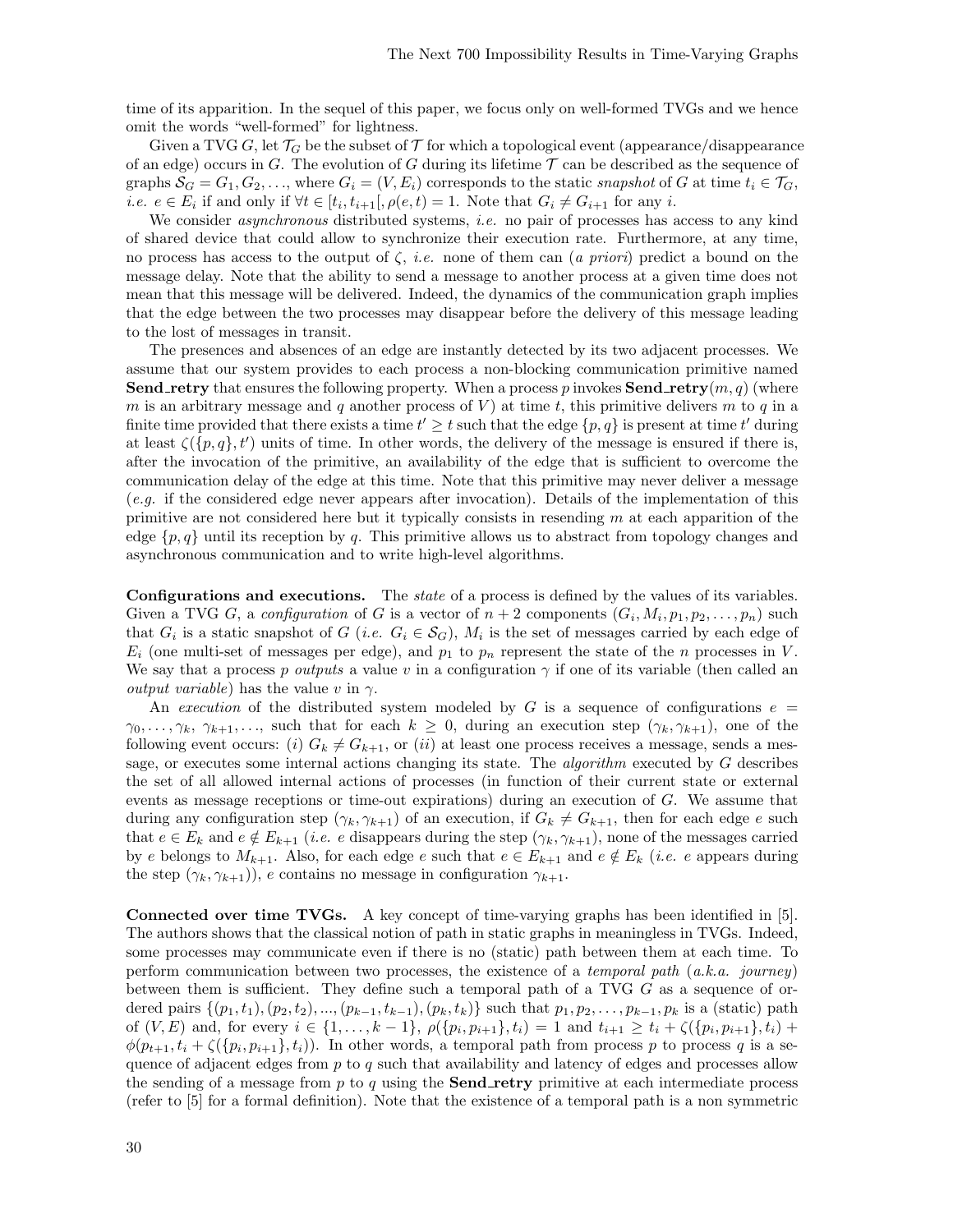relation between two processes, even though the graph may be undirected. Based on various assumptions made about journeys (*e.g.* recurrence, periodicity, symmetry, and so on), [5] proposes a relevant hierarchy of TVG classes. In this paper, we choose to make minimal assumptions on the dynamics of our system since we restrict ourselves on connected-over-time TVGs defined as follows:

**Definition 3 (Connected-over-time TVG [5])** A TVG  $(V, E, T, \rho, \zeta, \phi)$  is connected-over-time if, for any time  $t \in \mathcal{T}$  and for any pair of processes p and q of V, there exists a journey from p to q after time t. The class of connected-over-time TVGs is denoted by  $\mathcal{C} \mathcal{O} \mathcal{T}^3$ .

Note that the lifetime of a connected-over-time TVG is necessarily infinite by definition. The class  $\mathcal{COT}$  allows us to capture highly dynamic systems since we only require that any process will be always able to communicate with any other one without any extra assumption on this communication (such as delay, periodicity, or used route). In particular, note that a connected-over-time TVG may be disconnected at each time and that the presence of an edge at a given time does not preclude that this edge will appear again after this time. Define an eventual missing edge as an edge that is never present after some finite time. The main difficulty encountered in the design of distributed algorithms in  $\mathcal{COT}$  is to deal with such eventual missing edges because no process is able to predict if a given adjacent edge is an eventual missing edge or not. Note that the time of the last presence of such an eventual missing edge cannot even be bounded.

**Definition 4 ((Eventual) Underlying Graph)** The underlying graph of a TVG  $G = (V, E, T, \rho, T)$  $\zeta, \phi$ ) is the (static) graph  $U_G = (V, E)$ . The eventual underlying graph of G is the (static) subgraph  $U_G^{\omega} = (V, E_G^{\omega})$  with  $E_G^{\omega} = E \setminus M_G$ , where  $M_G$  is the set of eventual missing edges of G.

Intuitively, the underlying graph (sometimes referred to as *footprint*) of a TVG G gathers all edges that appear at least once during the lifetime of  $G$ , whereas the eventual underlying graph of  $G$ gathers all edges that are infinitely often present during the lifetime of G. Note that, for any TVG of  $\mathcal{COT}$ , both underlying graph and eventual underlying graph are connected by definition. Let us define the *neighborhood*  $\mathcal{N}_p$  of a process p is the set of processes with which p shares an edge in the underlying graph.

**Induced subclasses.** In the following, we focus on specific subclasses of the class  $\mathcal{COT}$  to establish our impossibility result. Informally, we focus on subclasses that gather all TVGs whose underlying graph belongs to a given set. The intuition behind this restriction is the following. In practice, some technical reasons may restrict or prevent the communication between some processes, that induces a given underlying graph for the TVG that models our system. In contrast, we cannot predict in general the availabilities of communication edges, that leads us to consider all TVGs sharing this underlying graph.

**Definition 5 (Induced subclass)** Given a set of (static) graphs  $\mathcal F$  and a class of TVGs  $\mathcal C$ , the subclass of C induced by  $\mathcal{F}$  (denoted by  $\mathcal{C}|_{\mathcal{F}}$ ) is the set of all TVGs of C whose underlying graph belongs to F.

The two following results follow directly from Definitions 3 and 5:

**Lemma 1** In any induced subclass  $C_{\mathcal{F}}$ , if a TVG G admits  $f \in \mathcal{F}$  as underlying graph, then any other TVG of C that admits f as underlying graph belongs to  $\mathcal{C}|_{\mathcal{F}}$ .

**Lemma 2** No TVG of  $\mathcal{COT}|_{\mathcal{F}}$  admits an eventual missing edge if and only if  $\mathcal{F}$  contains only trees.

<sup>3</sup>Authors of [5] refer to this class as C5 in their hierarchy of TVG classes.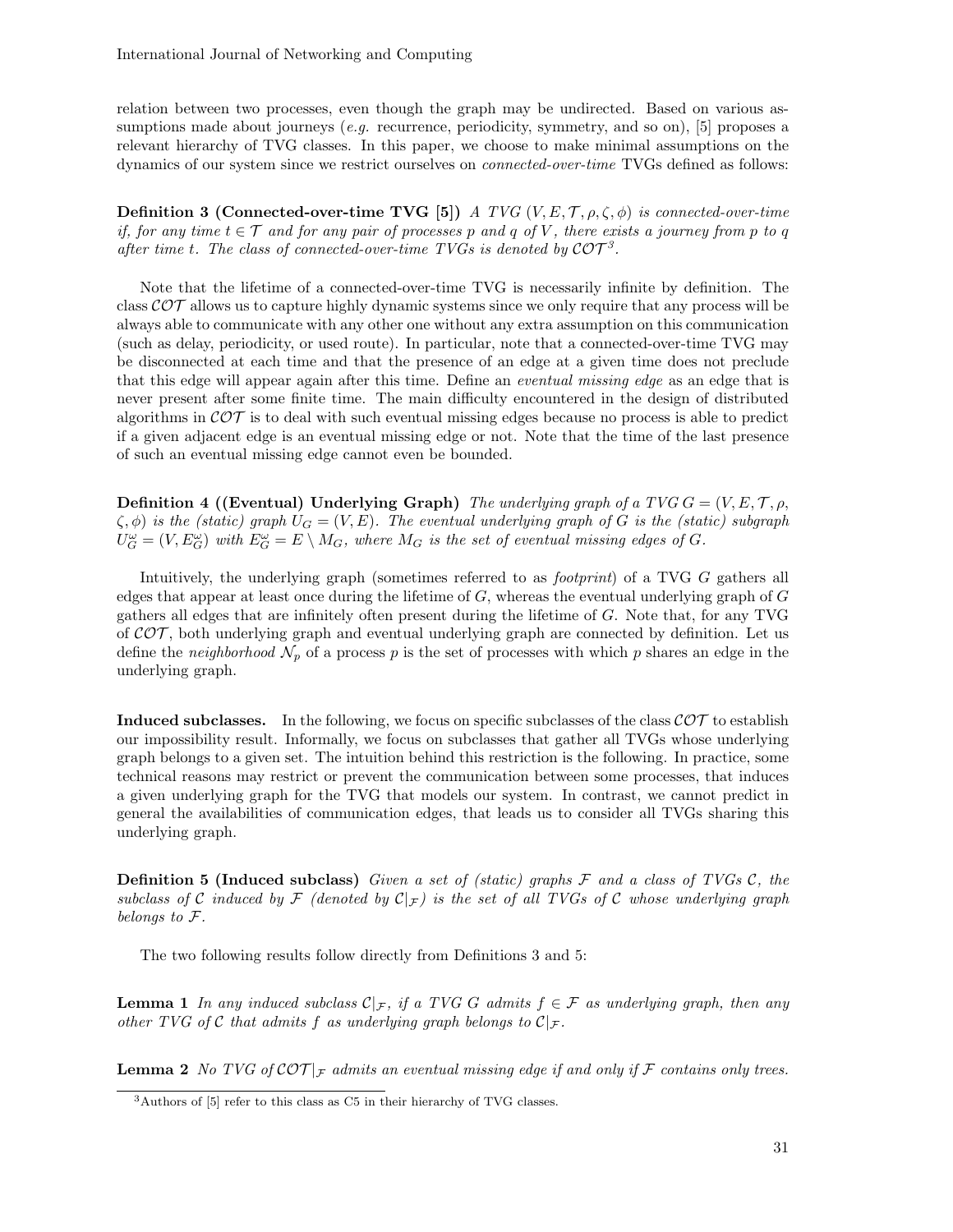### 3 Main Theorem

In this section, we state our main result that provides a general framework for proving impossibility results in TVGs. First, we introduce in Section 3.1 some tools needed for the proof of our theorem. Namely, we prove that TVGs and executions sets may be seen as metric spaces with useful topological properties. Then, we prove our main result in Section 3.2.

### 3.1 TVG and Output Spaces

**TVG Space.** For a given time domain  $\mathbb{T}$ , a given static graph  $(V, E)$  and a given latency function  $\zeta$ , let us consider the set Γ<sub>(V,E),T, $\zeta$ </sub> of all TVGs over T that admit (V,E) as underlying graph and  $\zeta$ as latency function. For the sake of clarity, we will omit the subscript  $(V, E)$ ,  $\mathbb{T}, \zeta$  and simply denote this set by Γ. Remark that two distinct TVGs of Γ can be distinguished only by their presence function. For any TVG G in Γ, let us denote its presence function by  $\rho_G$ . We define the application  $d_{\Gamma}: \Gamma \times \Gamma \longrightarrow [0,1]$  by:

$$
(G, G') \quad \mapsto \quad \begin{cases} \quad 0 & \text{if } G = G' \\ \quad 2^{-\lambda} & \text{else, with } \lambda = \text{Sup } \{t \in \mathbb{T} | \forall t' \le t, \forall e \in E, \rho_G(e, t') = \rho_{G'}(e, t') \} \end{cases}
$$

**Lemma 3** The application  $d_{\Gamma}$  is an ultrametric over  $\Gamma$ , i.e.

- 1.  $\forall (G, G') \in \Gamma^2, d_{\Gamma}(G, G') = 0 \Leftrightarrow G = G'$
- 2.  $\forall (G, G') \in \Gamma^2, d_{\Gamma}(G, G') = d_{\Gamma}(G', G)$
- 3.  $\forall (G, G', G'') \in \Gamma^3, d_{\Gamma}(G, G'') \leq max(d_{\Gamma}(G, G'), d_{\Gamma}(G', G''))$

**Proof.** The two first properties follow directly from the definition of  $d_{\Gamma}$ .

To prove the third one, let G, G', and G'' be three TVGs of Γ. Assume that  $d_{\Gamma}(G, G') = 2^{-\lambda'}$ and  $d_{\Gamma}(G', G'') = 2^{-\lambda''}$  and let be  $\lambda = min(\lambda', \lambda'')$ . Then, by definition of  $d_{\Gamma}$ , we have:  $\forall t$  <  $\lambda', \forall e \in E, \rho_G(e, t) = \rho_{G'}(e, t)$  and  $\forall t < \lambda'', \forall e \in E, \rho_{G'}(e, t) = \rho_{G''}(e, t)$ . We can deduce that  $\forall t < \lambda, \forall e \in E, \rho_G(e, t) = \rho_{G''}(e, t)$ , that means that  $d_{\Gamma}(G, G'') \leq 2^{-\lambda}$ .

On the other hand, we have:  $max(d_{\Gamma}(G, G'), d_{\Gamma}(G', G'')) = max(2^{-\lambda'}, 2^{-\lambda''}) = 2^{-\lambda}$ . In conclusion,  $d_{\Gamma}(G, G'') \leq max(d_{\Gamma}(G, G'), d_{\Gamma}(G', G''))$ , that ends the proof.

In other words, we can consider  $(\Gamma, d_{\Gamma})$  as a metric space (an ultrametric is a particular case of metric) and associate to  $(\Gamma, d_{\Gamma})$  the canonical topology, *i.e.* the set of all open balls induced by  $d_{\Gamma}$ over Γ. This topological space have the following property that is useful in the following.

**Lemma 4** The metric space  $(\Gamma, d_{\Gamma})$  is complete, i.e. a sequence converges in  $\Gamma$  if and only if this sequence is Cauchy<sup>4</sup>.

**Proof.** Let  $(G_n)_{n\in\mathbb{N}}$  be a Cauchy sequence in Γ. By definition of convergence, any convergent sequence is Cauchy; hence, if suffices to prove that  $(G_n)_{n\in\mathbb{N}}$  converges in  $\Gamma$ .

By definition of a Cauchy sequence, we have:  $\forall \epsilon \in \mathbb{R}^{*+}, \exists k \in \mathbb{N}, \forall i \in \mathbb{N}, d_{\Gamma}(G_k, G_{k+i}) < \epsilon$ . In particular, we have:  $\forall \lambda \in \mathbb{T}, \exists k \in \mathbb{N}, \forall i \in \mathbb{N}, d_{\Gamma}(G_k, G_{k+i}) < 2^{-\lambda}$ .

In the other hand, by definition of  $d_{\Gamma}$ , we know that the existence of  $\lambda_{(k,i)} \in \mathbb{T}$  such that  $d_{\Gamma}(G_k, G_{k+i}) < 2^{-\lambda_{(k,i)}}$  for  $k \in \mathbb{N}$  and  $i \in \mathbb{N}$  means that  $\forall t < \lambda_{(k,i)}, \forall e \in E, \rho_{G_k}(e, t) = \rho_{G_{k+i}}(e, t)$ . Hence, we have:  $\forall \lambda \in \mathbb{T}, \exists k \in \mathbb{N}, \forall i \in \mathbb{N}, \forall t < \lambda, \forall e \in E, \rho_{G_k}(e, t) = \rho_{G_{k+i}}(e, t)$ . Let  $G_{\omega} \in \Gamma$  be the TVG defined by  $\forall \lambda \in \mathbb{T}, \forall e \in E, \rho_{G_{\omega}}(e, \lambda) = \rho_{G_k}(e, \lambda).$ 

Let  $\epsilon \in \mathbb{R}^{*+}$  and  $\lambda$  be the smallest integer such that  $2^{-\lambda} < \epsilon$ . Then, we know that  $\exists k \in \mathbb{N}, \forall i \in$  $\mathbb{N}, \forall t \leq \lambda, \forall e \in E, \rho_{G_{k+i}}(e, t) = \rho_{G_k}(e, t) = \rho_{G_{\omega}}(e, t)$ . We can deduce that:  $\forall i \in \mathbb{N}, d_{\Gamma}(G_k, G_{\omega}) \leq$  $2^{-\lambda} < \epsilon$ . In other words,  $(G_n)_{n \in \mathbb{N}}$  converges to  $G_\omega \in \Gamma$ , that proves the completeness of  $(\Gamma, d_\Gamma)$ .  $\Box$ 

<sup>&</sup>lt;sup>4</sup>Recall that a Cauchy sequence in a metric space  $(S, d_S)$  is a sequence  $(u_n)_{n \in \mathbb{N}}$  of S whose oscillation converges to 0. More formally,  $\forall \epsilon \in \mathbb{R}^{*+}, \exists k \in \mathbb{N}, \forall i \in \mathbb{N}, d_S(u_k, u_{k+i}) < \epsilon$ .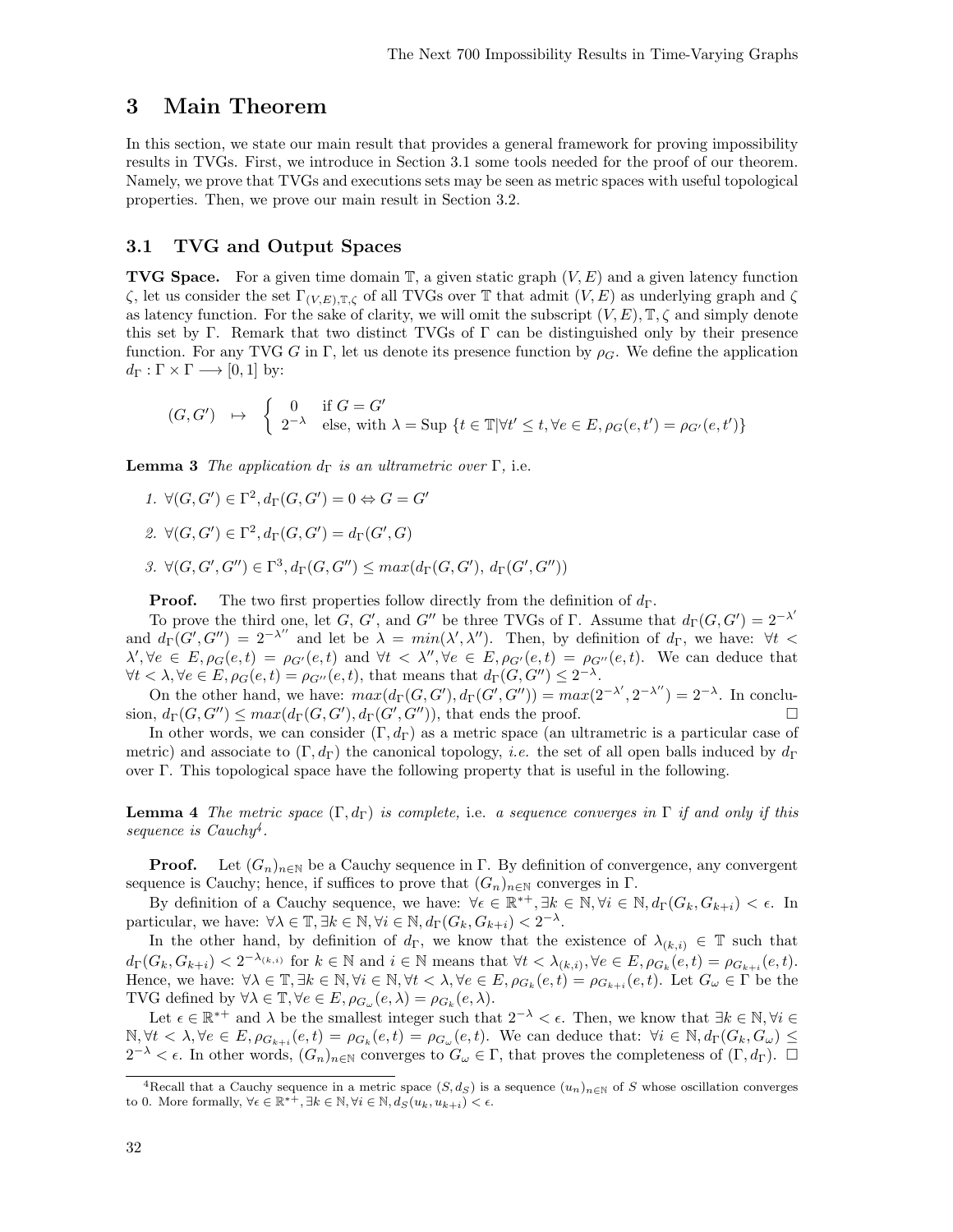International Journal of Networking and Computing

**Output Space.** For a given algorithm  $A$  and a given TVG G, let us define the  $(A, G)$ -output as the function that associates to any time  $t \in \mathbb{T}$  the state of G at time t when it executes A. We say that G is the supporting TVG of this output. Let us consider the set  $\mathcal{O}_{\mathcal{A},\Gamma}$  of all  $(\mathcal{A}, G)$ -outputs over all TVGs G of Γ. For the sake of clarity, we will omit the subscript  $A, \Gamma$  and simply denote this set by  $\mathcal O$ . Remark that two distinct outputs of  $\mathcal O$  can be distinguished only by their supporting TVG. For any output  $o$  in  $\mathcal{O}$ , let us denote its supporting TVG by  $G_o$ .

We define the application  $d_{\mathcal{O}} : \mathcal{O} \times \mathcal{O} \longrightarrow [0, 1]$  by:

$$
(o, o') \quad \mapsto \quad \begin{cases} \quad 0 & \text{if } o = o' \\ \quad 2^{-\lambda} & \text{else, with } \lambda = \text{Sup } \{t \in \mathbb{T} | \forall t' \le t, o(t') = o'(t') \} \end{cases}
$$

Due to the similarity between the definition of  $d_{\Gamma}$  and  $d_{\mathcal{O}}$ , we can easily prove the following result:

**Lemma 5** The application  $d_{\mathcal{O}}$  is an ultrametric over  $\mathcal{O}$ .

As previously, we can now consider  $(\mathcal{O}, d_{\mathcal{O}})$  as a metric space, associate the canonical topology to  $(0, d<sub>O</sub>)$ , and prove the following result:

**Lemma 6** The metric space  $(0, d_{\mathcal{O}})$  is complete.

#### 3.2 Convergence of Sequences of TVGs

We are now ready to state our main result. Intuitively, this theorem ensures us that, if we take a sequence of TVGs with ever-growing common prefixes, then the sequence of corresponding outputs also converges. Moreover, we are able to describe the output to which it converges as the output that corresponds to the TVG that shares all commons prefixes of our TVGs sequence. This result is useful since it allows us to construct counter-example in the context of impossibility results. Indeed, it is sufficient to construct a TVG sequence (with ever-growing common prefixes) and to prove that their corresponding outputs violates the specification of the problem for ever-growing time to exhibit an execution that violates infinitely often the specification of the problem. More formally, we have:

**Theorem 1** For any deterministic algorithm A, if a sequence  $(G_n)_{n\in\mathbb{N}}$  of  $\Gamma$  converges to a given  $G_{\omega} \in \Gamma$ , then the sequence  $(o_n)_{n \in \mathbb{N}}$  of the  $(A, G_n)$ -outputs converges to  $o_{\omega} \in \mathcal{O}$ . Moreover,  $o_{\omega}$  is the  $(\mathcal{A}, G_{\omega})$ -output.

**Proof.** Let A be a deterministic algorithm and  $(G_n)_{n\in\mathbb{N}}$  be a sequence of Γ that converges to a given  $G_{\omega} \in \Gamma$ . Then, let  $(o_n)_{n \in \mathbb{N}}$  be the sequence of the  $(\mathcal{A}, G_n)$ -outputs.

First, we are going to prove that  $(o_n)_{n\in\mathbb{N}}$  converges in  $\mathcal{O}$ . As  $\mathcal{O}$  is complete (see Lemma 6), it is sufficient to prove that  $(o_n)_{n\in\mathbb{N}}$  is a Cauchy sequence to obtain this result. Let  $\epsilon \in \mathbb{R}^{*+}$ . As  $\Gamma$  is also complete (see Lemma 4), we know that  $(G_n)_{n\in\mathbb{N}}$  is a Cauchy sequence and hence, we have by definition:  $\exists k_{\epsilon} \in \mathbb{N}, \forall i \in \mathbb{N}, d_{\Gamma}(G_{k_{\epsilon}}, G_{k_{\epsilon}+i}) < \epsilon.$ 

In the other hand, by definition of  $d_{\Gamma}$ , we know that the existence of  $\lambda_{(k,i)} \in \mathbb{T}$  such that  $d_{\Gamma}(G_k, G_{k+i}) = 2^{-\lambda_{(k,i)}}$  for  $k \in \mathbb{N}$  and  $i \in \mathbb{N}$  means that  $\forall t < \lambda_{(k,i)}, \forall e \in E$ ,  $\rho_{G_k}(e, t) = \rho_{G_{k+i}}(e, t)$ . As A is deterministic, we can deduce that  $\forall t < \lambda_{(k,i)}, o_k(t) = o_{k+i}(t)$  (since  $G_{o_n} = G_n$  for any  $n \in \mathbb{N}$ by construction of  $(o_n)_{n\in\mathbb{N}}$ ). Then, the definition of  $d_{\mathcal{O}}$  implies that  $d_{\mathcal{O}}(o_k, o_{k+i}) \leq 2^{-\lambda_{(k,i)}}$ . In other words, we can deduce that we have  $\forall k \in \mathbb{N}, \forall i \in \mathbb{N}, d_{\mathcal{O}}(o_k, o_{k+i}) \leq d_{\Gamma}(G_k, G_{k+i}).$ 

We can conclude that  $\exists k_{\epsilon} \in \mathbb{N}, \forall i \in \mathbb{N}, d_{\mathcal{O}}(o_{k_{\epsilon}}, o_{k_{\epsilon}+i}) < \epsilon$ . In conclusion,  $(o_n)_{n \in \mathbb{N}}$  is a Cauchy sequence and then converges to  $o \in \mathcal{O}$ .

Let  $o_\omega$  be the  $(\mathcal{A}, G_\omega)$ -output. Then, we are going to prove that  $o = o_\omega$ . As  $d_\mathcal{O}$  is an ultrametric (see Lemma 5), we know that  $0 \leq d_{\mathcal{O}}(o, o_{\omega}) \leq \max(d_{\mathcal{O}}(o, o_n), d_{\mathcal{O}}(o_n, o_{\omega}))$  for any  $n \in \mathbb{N}$ . By that precedes, the sequence  $(d_{\mathcal{O}}(o, o_n))_{n \in \mathbb{N}}$  converges to 0. Due to the determinism of A and the completeness of Γ and Ο, we can prove by a similar reasoning as above that  $d_{\mathcal{O}}(o_n, o_{\omega}) \leq d_{\Gamma}(G_n, G_{\omega})$ for any  $n \in \mathbb{N}$ . The convergence of  $(G_n)_{n\in\mathbb{N}}$  to  $G_\omega$  implies that the sequence  $(d_\Gamma(G_n, G_\omega))_{n\in\mathbb{N}}$ converges to 0. Then, the sequence  $(d_{\mathcal{O}}(o_n, o_{\omega}))_{n\in\mathbb{N}}$  also converges to 0 (since  $d_{\mathcal{O}}(o_n, o_{\omega}) \geq 0$  for any  $n \in \mathbb{N}$ . Then, the sequence  $(\max(d_{\mathcal{O}}(o, o_n), d_{\mathcal{O}}(o_n, o_{\omega})))_{n \in \mathbb{N}}$  converges to 0 that implies that  $d_{\mathcal{O}}(o, o_{\omega}) = 0$ . As  $d_{\mathcal{O}}$  is a metric, we can conclude that  $o = o_{\omega}$ , that ends the proof.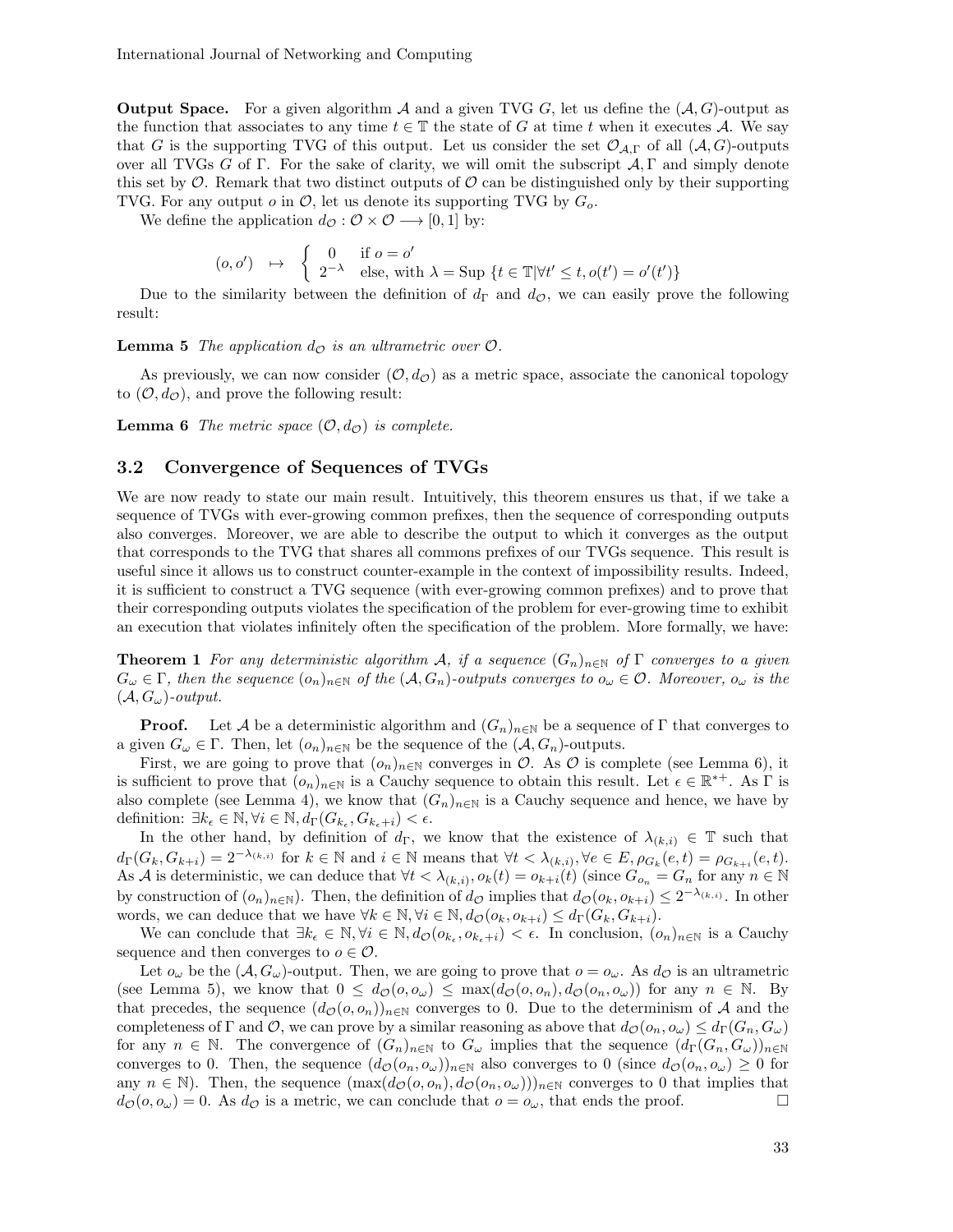## 4 Applications

In this section, we present some applications of our main theorem by proving impossibility results on three classical problems on the very weak class of connected-over-time TVGs. As the proofs of these impossibility results strongly rely on our main theorem, they naturally make use of similar arguments. Nevertheless, the construction of the ad-hoc sequence of TVGs is very related to the considered problem and makes each proof different from others. These impossibility results identify a necessary topological condition for each problem.

We first interest in the eventual underlying graph computation and prove that this problem does not admit a deterministic solution on any TVG such that its underlying graph has at least one cycle (Section 4.1). Then, we focus on cover problems and prove a necessary topological condition for the Minimal Dominating Set construction and the Maximal Matching construction respectively (Section 4.2 and 4.3). For Minimal Dominating Set, we prove that any deterministic algorithm requires that there exists a set of vertices that is a minimal dominating set for every connected spanning subgraph of the underlying graph. Regarding Maximal Matching, our result states that this problem is impossible to solve in a deterministic way unless the underlying graph of the TVG admits a maximal matching containing only bridges.

Maybe surprisingly, note that all these conditions involve the underlying graph of the TVG whereas the definition of each problem is related to the *eventual* underlying graph. This is intuitively due the fact that to no process is able to determine if, along its adjacent edges, there exists some eventual missing edges or not (in any TVG of  $\mathcal{COT}$  whose underlying graph is not a tree). That implies that the algorithm must converge to a solution that satisfies the problem for any possible eventual underlying graph of the TVG *(i.e.* any connected spanning subgraph of the underlying graph). Our necessary conditions exhibited in this section follow from the fact that such a solution does not exists for every graph.

### 4.1 Eventual Underlying Graph Computation

Roughly speaking, the eventual underlying graph computation problem consists in, for each process, to compute eventually the set of vertices and of edges of the eventual underlying graph of the TVG. More formally, we can specify this problem in the following way.

Specification 1 (Eventual underlying graph) An algorithm  $A$  satisfies the eventual underlying graph specification for a class of TVGs C if every execution  $e = \gamma_0, \gamma_1, ...$  on any TVG G of C has a suffix  $e_i = \gamma_i, \gamma_{i+1}, \dots$  for a given  $i \in \mathbb{N}$  such that each process outputs the eventual underlying graph of G in any configuration of  $e_i$ .

Unfortunately, this very natural problem is impossible to solve deterministically on  $\mathcal{COT}$  apart from trivial cases where the underlying graph is a tree. This latter case is trivial since such TVG does not admit eventual missing edges. This impossibility is captured by the following theorem.

**Theorem 2** For any set of (static) graphs  $\mathcal F$  that does not contain only trees, there exists no deterministic algorithm that satisfies the eventual underlying graph specification for  $\mathcal{C} \mathcal{O} \mathcal{T}|_{\mathcal{F}}$ .

**Proof.** We define, for any TVG  $G = (V, E, \mathcal{T}, \rho, \zeta, \phi)$ , the TVG  $G \oplus \{(e_1, \mathcal{T}_{e_1}), \ldots, (e_k, \mathcal{T}_{e_k})\}$ (with, for any  $i \in \{0, \ldots, k\}$ ,  $e_i \in E$  and  $\mathcal{T}_{e_i} \subseteq \mathcal{T}$ ) as the TVG  $(V, E, \mathcal{T}, \rho', \zeta, \phi)$  with:

$$
\rho'(e,t) = \begin{cases} 1 \text{ if } \exists i \in \{0,\ldots,k\}, e = e_i \text{ and } t \in \mathcal{T}_{e_i} \\ \rho(e,t) \text{ otherwise} \end{cases}
$$

By contradiction, assume that there exists a set of (static) graphs  $\mathcal F$  that does not contain only trees such that there exists a deterministic algorithm  $A$  that satisfies the eventual underlying graph specification for  $\mathcal{COT}|_{\mathcal{F}}$ . In consequence, any process that executes A outputs a (static) graph at any time.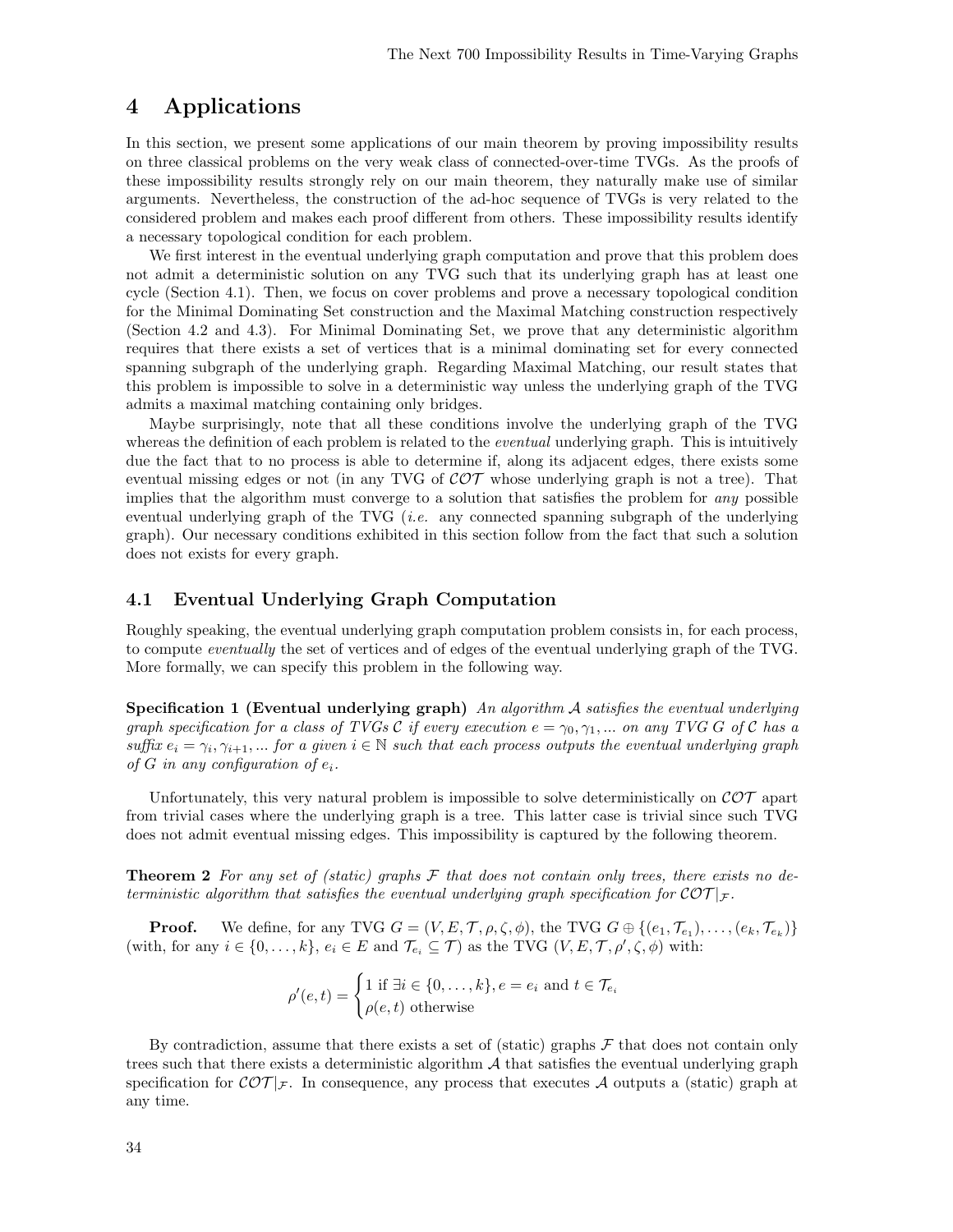

Figure 1: Construction of  $(G_n)_{n\in\mathbb{N}}$  in the proof of Theorem 2. Grey bold lines represent instants where  $e$  belongs to the graph outputted by all process of  $V$ .

By Lemma 2, we know that there exists  $G \in \mathcal{COT}|_{\mathcal{F}}$  such that  $G = (V, E, \mathcal{T}, \rho, \zeta, \phi)$  admits at least one eventual missing edge e. We construct then a sequence  $(G_n)_{n\in\mathbb{N}}$  of TVGs as follows. We set  $G_0 = G$  and we define inductively  $G_i$  for any  $i \in \mathbb{N}$  as follows—refer to Figure 1:

- 1. Consider the execution of A over  $G_i$  and let  $\eta_i \in \mathcal{T} \cup \{+\infty\}$  be the largest time where e belongs to the graph outputted by some process of V (remark that  $\eta_i = +\infty$  if and only if e belongs infinitely often to the outputted graph of at least one process);
- 2. Let  $G_i' = G_i \oplus (e, \mathcal{T} \cap ]\eta_i, +\infty[);$
- 3. Consider the execution of A over  $G_i'$  and let  $\alpha_i \in \mathcal{T} \cup \{+\infty\}$  be the smallest time strictly greater than  $\eta_i$  where e belongs to the graph outputted by all process of V (remark that  $\alpha_i = +\infty$  if and only if e never belongs simultaneously to the outputted graph of all processes  $\eta_i = +\infty$ ;

4. Let 
$$
G_{i+1} = G_i \oplus (e, \mathcal{T} \cap \mathcal{Y}_i, \alpha_i)
$$
.

We can prove that, for any  $i \in \mathbb{N}$ , if  $G_i$  belongs to  $\mathcal{COT}|_{\mathcal{F}}$  and if e is an eventual missing edge in  $G_i$ , then  $\eta_i \neq +\infty$  and  $\alpha_i \neq +\infty$ . Indeed, assume that e is an eventual missing edge in  $G_i \in \mathcal{COT}|_{\mathcal{F}}$ for a given  $i \in \mathbb{N}$ . By definition, e does not belong to  $U_{G_i}^{\omega}$ . As A satisfies the eventual underlying graph specification for  $\mathcal{COT}|_{\mathcal{F}}$ , we know that e cannot belongs infinitely often to the outputted graph of a process in the execution of A over  $G_i$ , *i.e.*  $\eta_i \neq +\infty$ . Then, as e is not an eventual missing edge in  $G_i'$  by construction, e belongs to  $U_{G_i'}^{\omega}$ . By Lemma 1,  $G_i'$  belongs to  $\mathcal{COT}|_{\mathcal{F}}$  since  $G_i$  and  $G_i'$  share the same underlying graph  $U_G$ . As  $\mathcal A$  satisfies the eventual underlying graph specification for  $\mathcal{COT}|_{\mathcal{F}}$ , we know that e belongs eventually to the outputted graph of all processes of V, *i.e.*  $\alpha_i \neq +\infty$ .

We obtain that, for any  $i \in \mathbb{N}$ , if  $G_i$  belongs to  $\mathcal{COT}|_{\mathcal{F}}$  and if e is an eventual missing edge in  $G_i$ , then  $G_{i+1}$  belongs to  $\mathcal{COT}|_{\mathcal{F}}$  and e is an eventual missing edge in  $G_{i+1}$ . Indeed,  $G_{i+1}$  belongs to  $\mathcal{COT}|_{\mathcal{F}}$  by Lemma 1 (since  $G_i$  and  $G_{i+1}$  share the same underlying graph  $U_G$ ). As we proved that  $\eta_i \neq +\infty$  and  $\alpha_i \neq +\infty$  when e is an eventual missing edge in  $G_i$ ,  $G_{i+1}$  is obtained by adding e during a finite amount of time to  $G_i$ , that implies that e is an eventual missing edge in  $G_{i+1}$ .

Now, it is sufficient to note that G belongs to  $\mathcal{COT}|_{\mathcal{F}}$  by assumption and that e is an eventual missing edge in  $G_0 = G$  by construction to obtain that  $(G_n)_{n \in \mathbb{N}}$  is a sequence of  $\mathcal{COT}|_{\mathcal{F}}$  such that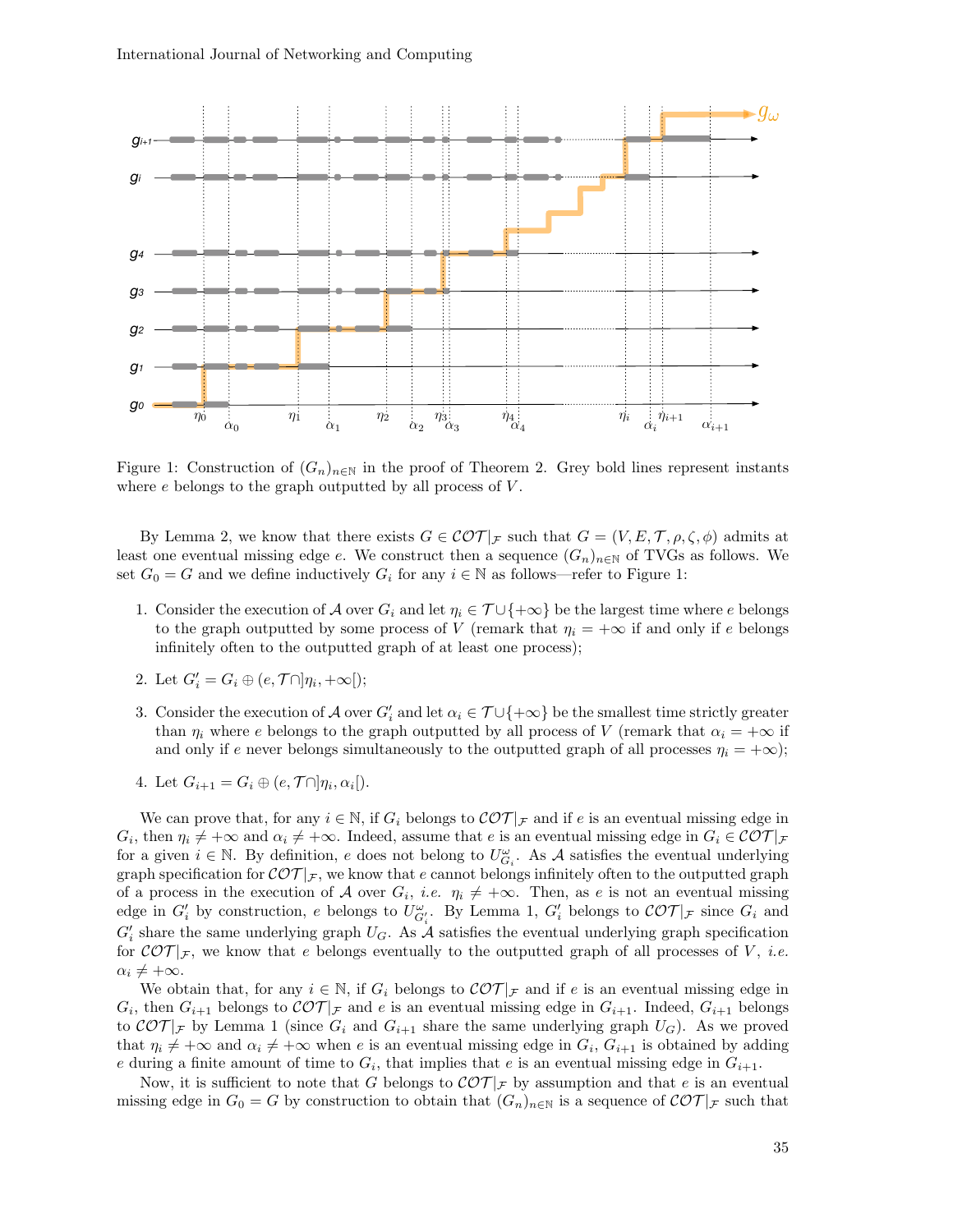$\eta_i \neq +\infty$  and  $\alpha_i \neq +\infty$  for any  $i \in \mathbb{N}$ . Moreover, note that, for any  $i \in \mathbb{N}$ ,  $\eta_i < \alpha_i$  (by construction) and  $\alpha_i < \eta_{i+1}$  (since e belongs to the graph outputted by any process at time  $\alpha_i$  in  $G_{i+1}$  whereas e does not belong to the graph outputted by any process at time  $\eta_{i+1}$  in  $G_{i+1}$ ).

That allows us to define the following TVG:  $G_{\omega} = G \oplus \{ (e, \mathcal{T} \cap ] \eta_i, \alpha_i[)| i \in \mathbb{N} \}$ . Note that  $U_{G_{\omega}} = U_G$  and then, by Lemma 1, that  $G_{\omega}$  belongs to  $\mathcal{COT}|_{\mathcal{F}}$ . Observe that, for any  $k \in \mathbb{N}^*$ , we have  $d_{\Gamma}(G_k, G_{\omega}) = 2^{-\eta_k}$  by construction of  $(G_n)_{n \in \mathbb{N}}$  and  $G_{\omega}$ . Thus,  $(G_n)_{n \in \mathbb{N}}$  converges in  $\mathcal{COT}|_{\mathcal{F}}$ to  $G_{\omega}$ .

By Theorem 1, the  $(A, G_\omega)$ -output is the limit of the sequence of the  $(A, G_n)$ -outputs. In other words, the  $(A, G_{\omega})$ -output shares a prefix of length  $\eta_i$  with the  $(A, G_i)$ -output for any  $i \in \mathbb{N}$  (recall that the sequence of the  $(A, G_n)$ -outputs is Cauchy since it converges). That means that there exists infinitely many configurations in the execution of  $\mathcal A$  on  $G_\omega$  where e belongs to the outputted graph of all process and infinitely many configurations in the execution of  $\mathcal A$  on  $G_\omega$  where e does not belong to the outputted graph of any process, that contradicts the fact that  $A$  satisfies the eventual underlying graph specification for  $\mathcal{COT}|_{\mathcal{F}}$  and ends the proof.

### 4.2 Minimal Dominating Set Construction

Recall that, in a static distributed system, a dominating set  $D$  is a subset of processes of the system such that each process that does not belong to  $D$  have at least one neighbor in  $D$ . Such a dominating set is minimal when it has is no strict subset that is also a dominating set.

Regarding dynamic distributed systems, two different approaches have been proposed to handle minimal dominating set problem. We survey them quickly here and show that these definitions seem not relevant in our context, that motivates the need of our new definition presented in this section.

The most natural way to extend minimal dominating set definition in the context of dynamic systems is presented in [11]. In this work, the dynamic graph is seen as a sequence of static graphs and a new minimal dominating set is computed at each topological change. This approach is not suitable in the case of highly dynamic systems since the system may be always in computation phase (the computation of the new dominating set at each topological change is not instantaneous). In this case, the dominating set may be never stable and is then useless for the application that required it.

The second approach, proposed by [4], consists in computing a stable dominating set on the underlying graph of the TVG. This approach is interesting since the outputted dominating set is stable in spite of the dynamics of the system but is still not suitable for our purpose. Indeed, as the dominating set is computed on the underlying graph that may contain eventual missing edges, it is possible for a process to be dominated only through such edges. In other words, a dominated process may have eventually only dominated neighbors, that is counter-intuitive for a minimal dominating set and makes sense only in TVGs where there is no eventual missing edges.

To overcome flaws of precedent definitions in our context of highly dynamic distributed systems (captured by the class of TVGs  $\mathcal{COT}$ ), we propose a third definition in which we require the outputted minimal dominating set to be stable and each dominated process to be infinitely often neighbor of at least one dominating process. In other words, we want to compute a minimal dominating set on the eventual underlying graph. Note that this definition is exactly the same as the one of [4] in TVGs where there is no eventual missing edges. We specify the minimal dominating set construction problem over TVGs as follows.

**Definition 6 (Minimal dominating set over time)** A set of processes M is a minimal dominating set over time (MDST for short) of a TVG G if M is a minimal dominating set of  $U_G^{\omega}$ .

Specification 2 (Minimal dominating set) An algorithm  $A$  satisfies the minimal dominating set specification for a class of TVGs C if the execution  $e = \gamma_0, \gamma_1, \dots$  of A on every TVG G of C has a suffix  $e_i = \gamma_i, \gamma_{i+1}, \ldots$  for a given  $i \in \mathbb{N}$  such that each process constantly outputs a boolean value in any configuration of  $e_i$  and that the set of processes outputting true is a minimal dominating set over time of G.

In the following, we prove that this problem does not admit a deterministic solution for any TVG of  $\mathcal{COT}$ . In particular, we prove that any deterministic algorithm requires that there exists a set of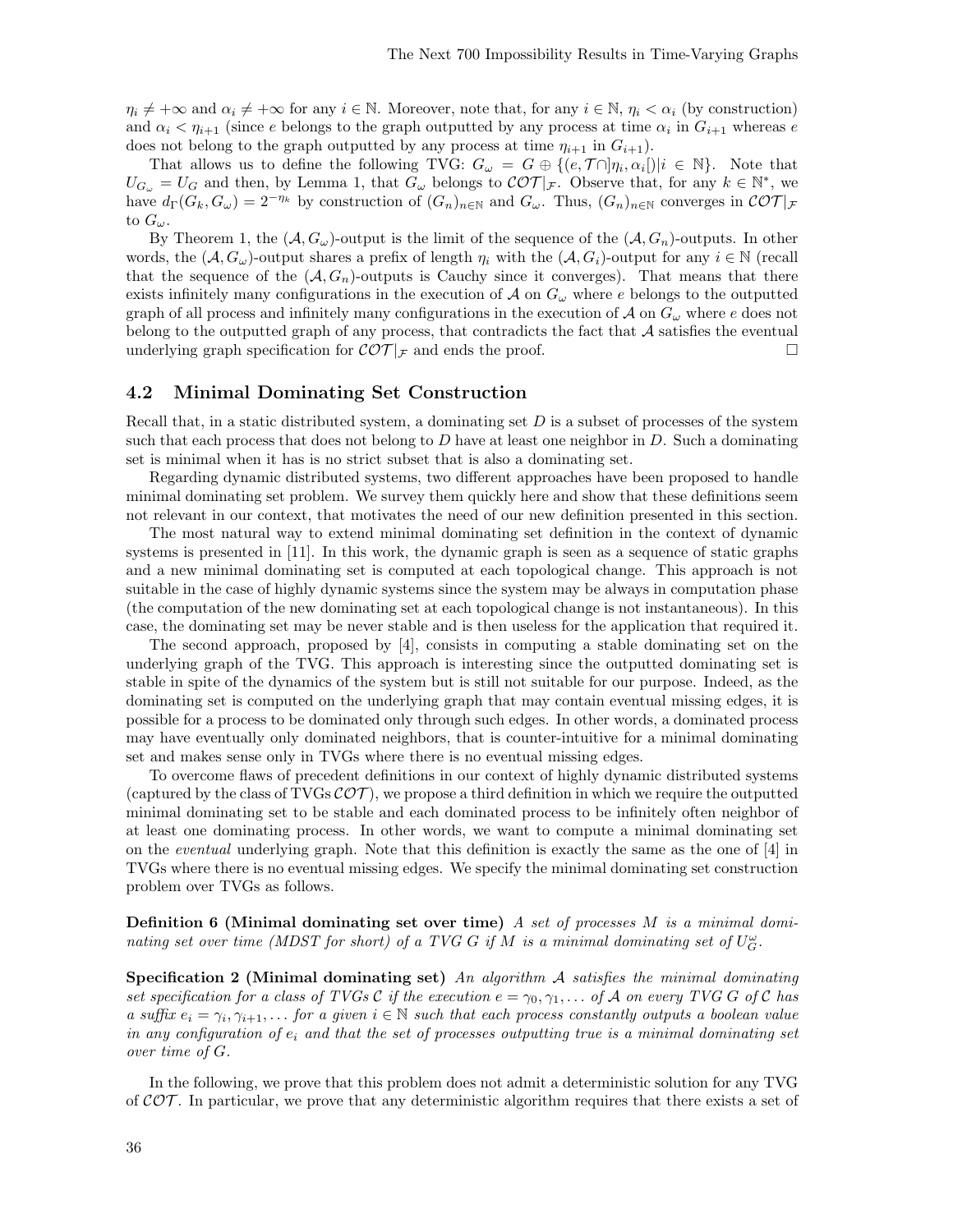International Journal of Networking and Computing



Figure 2: The graph on the left side admits a robust minimal dominating set (the set of black vertices). The graph on the right side admits no robust minimal dominating set (for instance, the black minimal dominating set is not a dominating set of the connected spanning subgraph with bold edges).

vertices that is a minimal dominating set for every connected spanning subgraph of the underlying graph of the TVG. Such a minimal dominating set is hereafter referenced as robust–refer to Figure 2 for an illustration. A formal definition follows.

Definition 7 (Robust minimal dominating set) A robust minimal dominating set of a (static) graph  $G$  is a subset of processes of  $G$  that is a minimal dominating set of every connected spanning subgraph of G.

Intuitively, the impossibility comes from the following fact. As no process is able to detect eventual missing edges, the minimal dominated set computed by any algorithm must be a minimal dominated set of any possible eventual underlying graph, that is of any connected subgraph of the underlying graph. In other words, the computed minimal dominated set is a robust minimal dominating set. The existence of such a set is then a necessary condition to the existence of an algorithm to compute a minimal dominating set over time. The main difficulty of the formal proof of this result lies in the construction of the TVGs sequence that allows us to apply Theorem 1.

**Theorem 3** For any set of (static) graphs  $\mathcal F$  containing at least one graph that does not admit a robust minimal dominating set, there exists no deterministic algorithm that satisfies the minimal dominating set specification for  $\mathcal{COT}|_{\mathcal{F}}$ .

**Proof.** Let us introduce some notation first. We define, for any TVG  $G = (V, E, \mathcal{T}, \rho, \zeta, \phi)$ , the TVG  $G \odot \{(E_i, \mathcal{T}_i)|i \in I\}$  (with  $I \subseteq \mathbb{N}$  and for any  $i \in I$ ,  $E_i \subseteq E$  and  $\mathcal{T}_i \subseteq \mathcal{T}$ ) as the TVG  $(V, E, T, \rho', \zeta, \phi)$  with:

$$
\rho'(e,t) = \begin{cases} 0 \text{ if } \exists i \in I, e \in E_i \text{ and } t \in \mathcal{T}_i \\ 1 \text{ if } \exists i \in I, e \in E \setminus E_i \text{ and } t \in \mathcal{T}_i \\ \rho(e,t) \text{ otherwise} \end{cases}
$$

By contradiction, assume that there exists a set of (static) graphs  $\mathcal F$  containing at least one graph that does not admit a robust minimal dominating set and that there exists a deterministic algorithm A that satisfies the minimal dominating set specification for  $\mathcal{COT}|_{\mathcal{F}}$ . In consequence, any process that executes A outputs a boolean value at any time.

Let  $G = (V, E, \mathcal{T}, \rho, \zeta, \phi)$  be a TVG of  $\mathcal{COT}|_{\mathcal{F}}$  such that  $U_G$  does not admit a robust minimal dominating set and that there exists  $t_0 \in \mathcal{T}$  such that  $\forall e \in E, \forall t \leq t_0, \rho(e, t) = 1$  (G exists by construction of F and by definition of  $\mathcal{COT}|_{\mathcal{F}}$ ). We construct then a sequence  $(G_n)_{n\in\mathbb{N}}$  of TVGs as follows. We set  $G_0 = G$ . Assume that we have already  $G_i = (V, E, \mathcal{T}, \rho', \zeta, \phi)$  for a given  $i \in \mathbb{N}$  such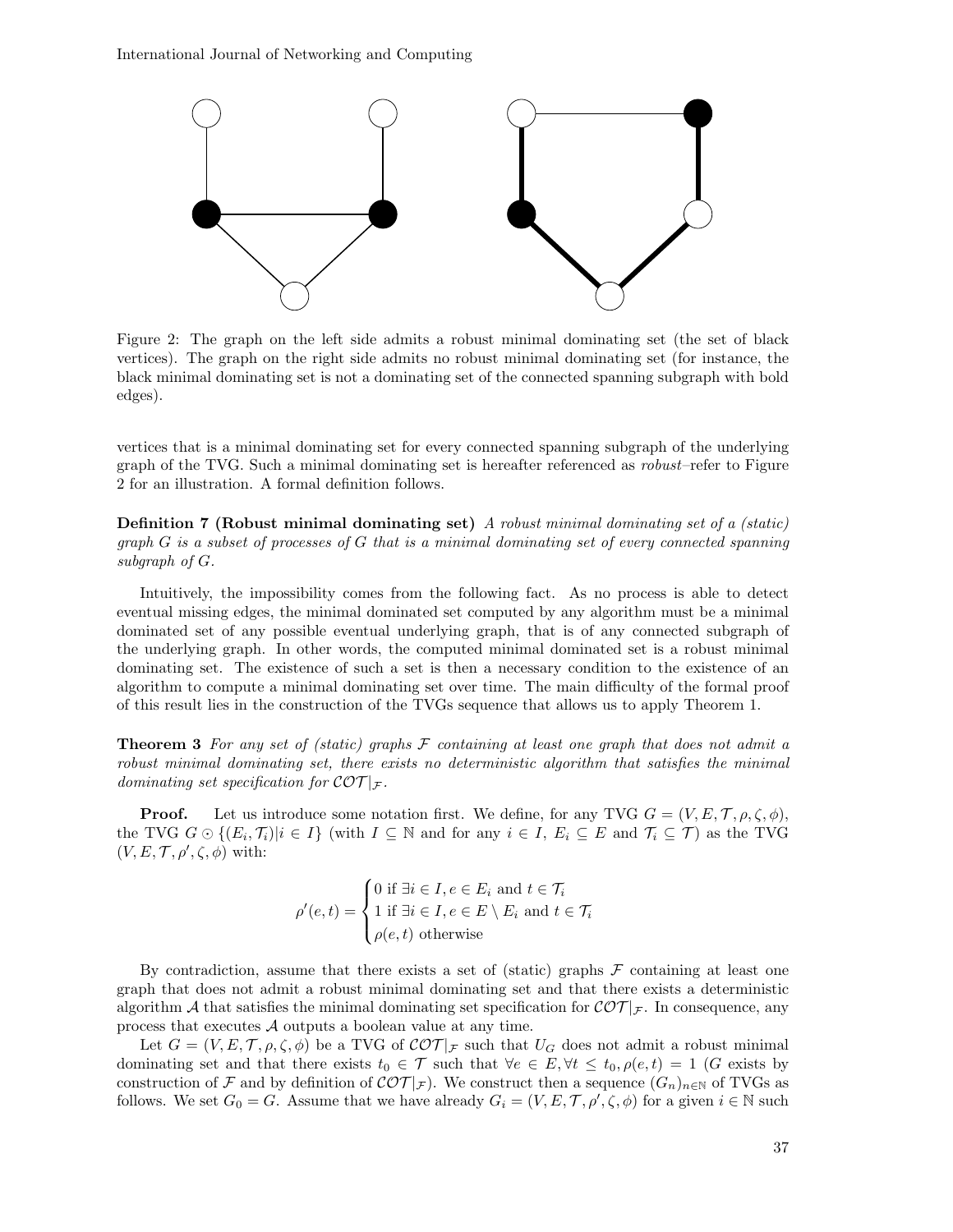that  $G_i \in \mathcal{COT}|_{\mathcal{F}}, U_{G_i} = U_G$ , and  $\exists \alpha_{i-1} > t_0, \forall e \in E, \forall t > \alpha_i, \rho'(e, t) = \rho(e, t)$ . Then, we define inductively  $G_{i+1}$  as follows:

- 1. Consider the execution of A over  $G_i$  and let  $\eta_i \in \mathcal{T}$  be the smallest time strictly greater than  $\alpha_{i-1}$  from which the set of processes that output true is constant ( $\eta_i$  exists by assumption on A since  $G_i \in \mathcal{COT}|_{\mathcal{F}}$ ;
- 2. Let  $M_i$  be the minimal dominating set computed by A on  $G_i$  (*i.e.* the set of processes of  $G_i$ outputting true after  $\eta_i$ ). As  $U_{G_i} = U_G$ , we know by assumption on  $U_G$  that  $U_{G_i}$  does not admit a robust minimal dominating set. In particular,  $M_i$  is not a robust minimal dominating set of  $U_{G_i}$ . Hence, there exists a process  $p_i$  of  $V \setminus M_i$  such that the set of edges  $E_i = \{\{p_i, q\} | q \in$  $M_i \cap \mathcal{N}_{p_i}$  is not a cut-set of  $U_{G_i}$ ;
- 3. Let  $G_i' = G_i \odot \{(E_i, \mathcal{T} \cap ]\eta_i, +\infty[\})$ .
- 4. Remark that  $U_{G_i'} = U_{G_i} = U_G$  (by construction of  $G_i'$  since  $\eta_i > t_0$ ) and that  $U_{G_i'}^{\omega}$  is connected (since  $E(U_{G_i}^{\omega}) = E(U_G) \setminus E_i$  by construction<sup>5</sup> and  $E_i$  is not a cut-set of  $U_G$ ). Hence,  $G_i' \in$  $\mathcal{COT}|_{\mathcal{F}}$  and we can consider the execution of A over  $G_i'$ . Let  $\alpha_i \in \mathcal{T}$  be the smallest time strictly greater than  $\eta_i$  from which the set of processes that output true is constant. Let  $M_i'$  be the minimal dominating set computed by  $\mathcal A$  on  $G_i'$  (*i.e.* the set of processes of  $G_i'$  outputting true after  $\alpha_i$ ). Note that  $M'_i \neq M_i$  since  $M_i$  is not a minimal dominating set of  $U^{\omega}_{G'_i}$  (recall that, in  $U^{\omega}_{G'_i}$ ,  $p_i$  has no neighbor in  $M_i$ );
- 5. Let  $G_{i+1} = G_i \odot \{(E_i, \mathcal{T} \cap ]\eta_i, \alpha_i]\}.$

It is straightforward to check that this construction ensures that, if there exists  $G_i = (V, E, T, \rho', \zeta, \phi)$ for a given  $i \in \mathbb{N}$  such that  $G_i \in \mathcal{COT}|_{\mathcal{F}}$ ,  $U_{G_i} = U_G$ , and  $\exists \alpha_{i-1} > t_0, \forall e \in E, \forall t > \alpha_i, \rho'(e, t) =$  $\rho(e, t)$ , then  $G_{i+1}$  satisfies the same property. Moreover, as  $G_0 = G$ , this property is naturally satisfied for  $i = 0$  with any  $\alpha_{-1} > t_0$ . Hence, the sequence  $(G_n)_{n \in \mathbb{N}}$  is well-defined. Note that, for any  $i \in \mathbb{N}$ ,  $\eta_i < \alpha_i$  and  $\alpha_i < \eta_{i+1}$  (by construction).

That allows us to define the following TVG:  $G_{\omega} = G \odot \{(E_i, \mathcal{T} \cap ]\eta_i, \alpha_i] \mid i \in \mathbb{N}\}\.$  Note that  $U_{G_{\omega}} =$  $U_G$  and then that  $G_\omega$  belongs to  $\mathcal{COT}|_{\mathcal{F}}$ . Observe that, for any  $k \in \mathbb{N}^*$ , we have  $d_{\Gamma}(G_k, G_\omega) = 2^{-\eta_k}$ by construction of  $(G_n)_{n\in\mathbb{N}}$  and  $G_\omega$ . Thus,  $(G_n)_{n\in\mathbb{N}}$  converges in  $\mathcal{COT}|_{\mathcal{F}}$  to  $G_\omega$ .

We are now ready to apply Theorem 1 that states that the  $(A, G_{\omega})$ -output is the limit of the sequence of the  $(A, G_n)$ -outputs. In other words, the  $(A, G_\omega)$ -output shares a prefix of length  $\eta_i$ with the  $(A, G_i)$ -output for any  $i \in \mathbb{N}$  (recall that the sequence of the  $(A, G_n)$ -outputs is Cauchy since it converges). That means that, for any  $i \in \mathbb{N}^*$ , the set of processes that output true in  $G_\omega$  at  $\eta_i$  is  $M_i$  and the set of processes that output true in  $G_\omega$  at  $\alpha_i$  is  $M'_i$ . As we know that  $M_i \neq M'_i$ for any  $i \in \mathbb{N}$ , we obtain that the set of processes that output true in  $G_{\omega}$  never converges, that contradicts the fact that A satisfies the minimal dominating set specification for  $\mathcal{COT}_{\mathcal{F}}$  and ends the proof.  $\Box$ 

### 4.3 Maximal Matching

As the maximal matching shares similarities with other cover problems (such as the minimal dominating set), we can adopt the same approach than in the previous section to specify it in the context of dynamic systems.

**Definition 8 (Maximal matching over time)** A set of processes M is a maximal matching over time of a TVG G if M is a maximal matching of  $U_G^{\omega}$ .

**Specification 3 (Maximal matching)** An algorithm A satisfies the maximal matching specification for a class of TVGs C if the execution  $e = \gamma_0, \gamma_1, \dots$  of A on every TVG G of C has a suffix  $e_i = \gamma_i, \gamma_{i+1}, \ldots$  for a given  $i \in \mathbb{N}$  such that each process constantly outputs a boolean value in any

<sup>&</sup>lt;sup>5</sup>where  $E(G)$  denotes the set of edges of G.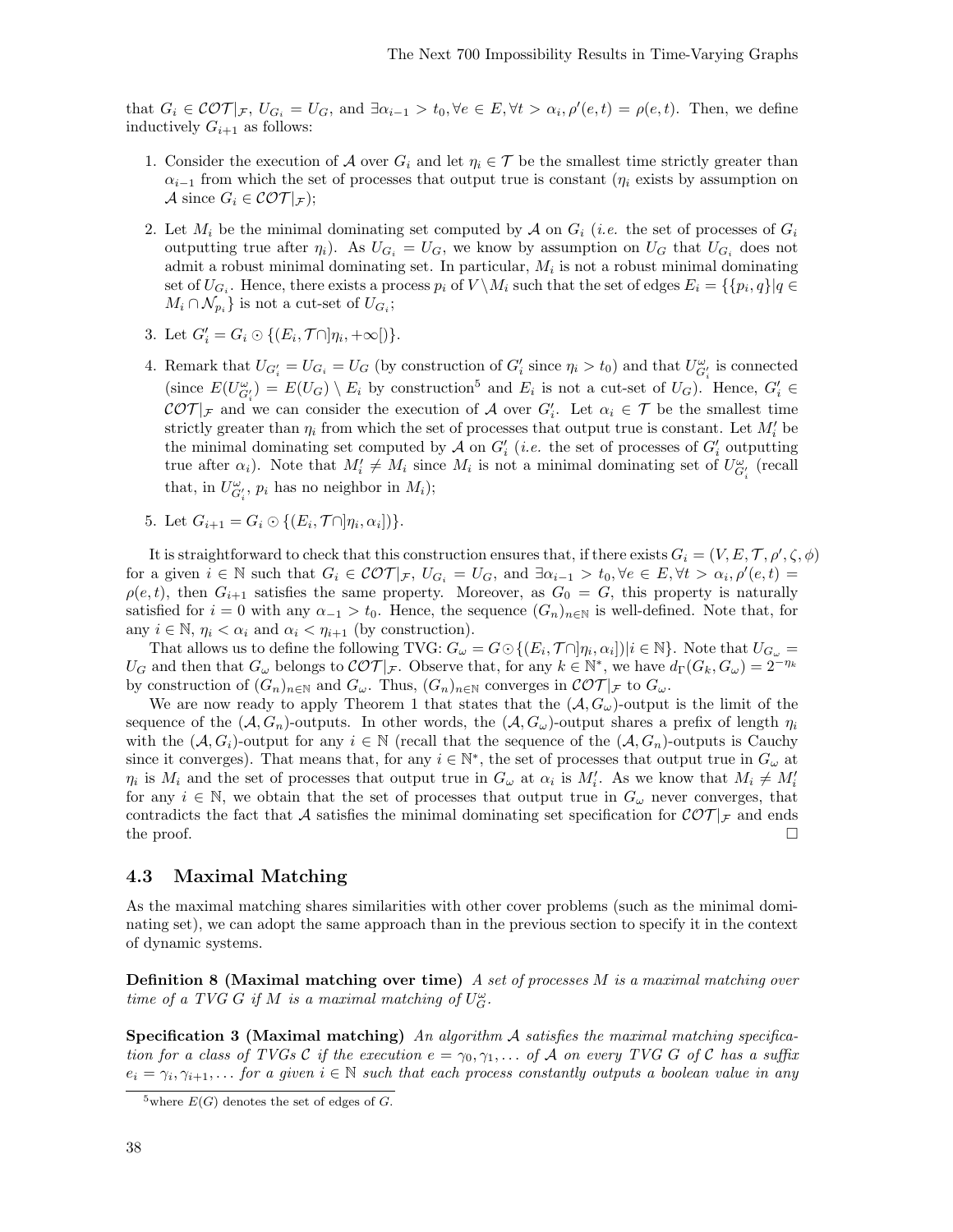

Figure 3: The graph on the left side admits a maximal matching containing only bridges (the set of bold edges). The graph on the right side admits no maximal matching containing only bridges.

configuration of  $e_i$  and that the set of processes outputting true is a maximal matching over time of G.

In this section, we prove that this problem is impossible to solve in a deterministic way for a TVG of the class  $\mathcal{COT}$  unless the underlying graph of this TVG admits a maximal matching containing only bridges—refer to Figure 3 for an illustration. Intuitively, this condition follows from the following fact. Such a maximal matching is by construction a maximal matching of any connected spanning subgraph of the underlying graph and hence of any potential eventual underlying graph of the TVG. Then, we obtain the following theorem.

**Theorem 4** For any set of (static) graphs  $\mathcal F$  containing at least one graph that does not admit a maximal matching containing only bridges, there exists no deterministic algorithm that satisfies the maximal matching specification for  $\mathcal{COT}|_{\mathcal{F}}$ .

**Proof.** We define, for any TVG  $G = (V, E, \mathcal{T}, \rho, \zeta, \phi)$ , the TVG  $G \ominus \{(e_1, \mathcal{T}_{e_1}), \ldots, (e_k, \mathcal{T}_{e_k})\}$ (with, for any  $i \in \{0, \ldots, k\}$ ,  $e_i \in E$  and  $\mathcal{T}_{e_i} \subseteq \mathcal{T}$ ) as the TVG  $(V, E, \mathcal{T}, \rho', \zeta, \phi)$  with:

$$
\rho'(e,t) = \begin{cases} 0 \text{ if } \exists i \in \{0,\ldots,k\}, e = e_i \text{ and } t \in \mathcal{T}_{e_i} \\ \rho(e,t) \text{ otherwise} \end{cases}
$$

By contradiction, assume that there exists a set of (static) graphs  $\mathcal F$  containing at least one graph that does not admit a maximal matching containing only bridges and that there exists a deterministic algorithm A that satisfies the maximal matching specification for  $\mathcal{COT}|_{\mathcal{F}}$ . In consequence, any process that executes A outputs a boolean value at any time.

Let  $G = (V, E, \mathcal{T}, \rho, \zeta, \phi)$  be a TVG of  $\mathcal{COT}|_{\mathcal{F}}$  such that  $U_G$  does not admit a maximal matching containing only bridges and that  $\forall e \in E, \forall t \in \mathcal{T}, \rho(e, t) = 1$  (G exists by construction of F and by definition of  $\mathcal{COT}|_{\mathcal{F}}$ ). We construct then a sequence  $(G_n)_{n\in\mathbb{N}}$  of TVGs as follows. We set  $G_0 = G$ . Assume that we have already  $G_i = (V, E, T, \rho', \zeta, \phi)$  for a given  $i \in \mathbb{N}$  such that  $G_i \in \mathcal{COT}|_{\mathcal{F}},$  $U_{G_i} = U_G$ , and  $\exists \alpha_{i-1} > 0, \forall e \in E, \forall t > \alpha_i, \rho'(e, t) = \rho(e, t)$ . Then, we define inductively  $G_{i+1}$  as follows:

- 1. Consider the execution of A over  $G_i$  and let  $\eta_i \in \mathcal{T}$  be the smallest time strictly greater than  $\alpha_{i-1}$  from which the set of processes that output true is constant ( $\eta_i$  exists by assumption on A since  $G_i \in \mathcal{COT}|_{\mathcal{F}}$ ;
- 2. Let  $M_i$  be the maximal matching computed by A on  $G_i$  (*i.e.* the set of processes of  $G_i$ outputting true after  $\eta_i$ ). As  $U_{G_i} = U_G$ , we know by assumption on  $U_G$  that  $U_{G_i}$  does not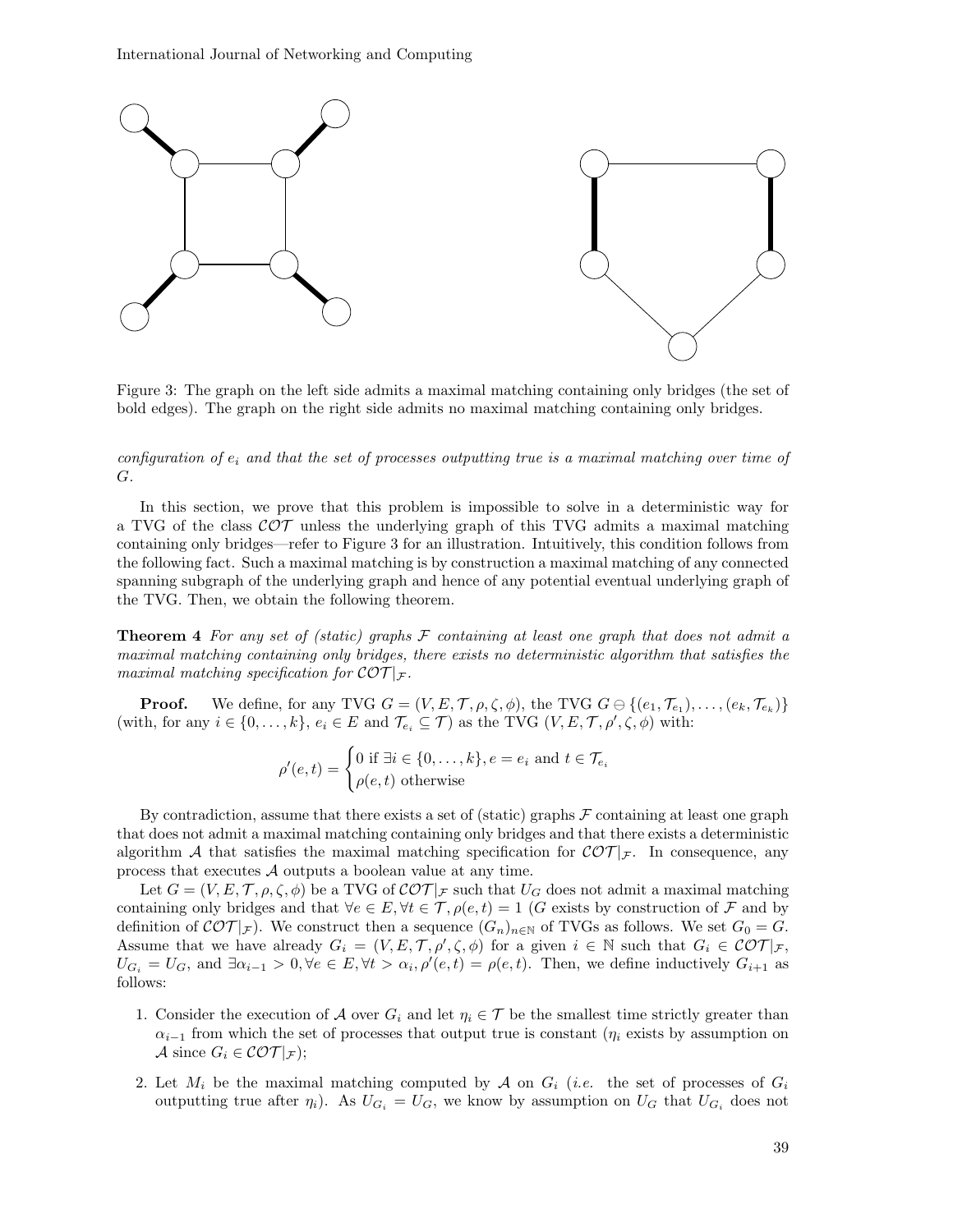admit a matching containing only bridges. In particular, there exists a non-bridge edge  $e_i$  in  $M_i;$ 

- 3. Let  $G'_{i} = G_{i} \ominus \{(e_{i}, \mathcal{T} \cap ]\eta_{i}, +\infty[)\}.$
- 4. Remark that  $U_{G_i'} = U_{G_i} = U_G$  (by construction of  $G_i'$  since  $\eta_i > 0$ ) and that  $U_{G_i'}^{\omega}$  is connected (since  $e_i$  is not a bridge). Hence,  $G'_i \in \mathcal{COT}|_{\mathcal{F}}$  and we can consider the execution of A over  $G_i'$ . Let  $\alpha_i \in \mathcal{T}$  be the smallest time strictly greater than  $\eta_i$  from which the set of processes that output true is constant. Let  $M_i'$  be the maximal matching computed by  $\mathcal A$  on  $G_i'$  (*i.e.* the set of processes of  $G_i'$  outputting true after  $\alpha_i$ ). Note that  $M_i' \neq M_i$  since  $e_i$  does not belongs to  $U^{\omega}_{G_i'}$  by construction;
- 5. Let  $G_{i+1} = G_i \ominus \{(e_i, \mathcal{T} \cap ]\eta_i, \alpha_i]\}.$

It is straightforward to check that this construction ensures that, if there exists  $G_i = (V, E, T, \rho', \zeta,$  $\phi$ ) for a given  $i \in \mathbb{N}$  such that  $G_i \in \mathcal{COT}|_{\mathcal{F}}$ ,  $U_{G_i} = U_G$ , and  $\exists \alpha_{i-1} > 0$ ,  $\forall e \in E$ ,  $\forall t > \alpha_i$ ,  $\rho'(e, t) =$  $\rho(e, t)$ , then  $G_{i+1}$  satisfies the same property. Moreover, as  $G_0 = G$ , this property is naturally satisfied for  $i = 0$  with any  $\alpha_{-1} > 0$ . Hence, the sequence  $(G_n)_{n \in \mathbb{N}}$  is well-defined. Note that, for any  $i \in \mathbb{N}$ ,  $\eta_i < \alpha_i$  and  $\alpha_i < \eta_{i+1}$  (by construction).

That allows us to define the following TVG:  $G_{\omega} = G \ominus \{(e_i, \mathcal{T} \cap ]\eta_i, \alpha_i] \mid i \in \mathbb{N}\}\.$  Note that  $U_{G_{\omega}} =$  $U_G$  and then that  $G_\omega$  belongs to  $\mathcal{COT}|_{\mathcal{F}}$ . Observe that, for any  $k \in \mathbb{N}^*$ , we have  $d_{\Gamma}(G_k, G_\omega) = 2^{-\eta_k}$ by construction of  $(G_n)_{n\in\mathbb{N}}$  and  $G_\omega$ . Thus,  $(G_n)_{n\in\mathbb{N}}$  converges in  $\mathcal{COT}|_{\mathcal{F}}$  to  $G_\omega$ .

We are now ready to apply Theorem 1 that states that the  $(\mathcal{A}, G_{\omega})$ -output is the limit of the sequence of the  $(A, G_n)$ -outputs. In other words, the  $(A, G_\omega)$ -output shares a prefix of length  $\eta_i$ with the  $(A, G_i)$ -output for any  $i \in \mathbb{N}$  (recall that the sequence of the  $(A, G_n)$ -outputs is Cauchy since it converges). That means that, for any  $i \in \mathbb{N}^*$ , the set of processes that output true in  $G_\omega$  at  $\eta_i$  is  $M_i$  and the set of processes that output true in  $G_\omega$  at  $\alpha_i$  is  $M'_i$ . As we know that  $M_i \neq M'_i$ for any  $i \in \mathbb{N}$ , we obtain that the set of processes that output true in  $G_{\omega}$  never converges, that contradicts the fact that A satisfies the maximal matching specification for  $\mathcal{COT}|_{\mathcal{F}}$  and ends the  $\Box$ 

### 5 Conclusion

We gave a general framework for providing impossibility results in time-varying graphs. This framework is useful to legitimate informal arguments about convergence of sequences of objects in this context. We then used the above result to prove several impossibility results related to long-lived time-varying graphs with minimal assumptions to show the effectiveness of our framework.

Namely, we proved first that it is impossible to compute deterministically the eventual underlying graph (i.e. the set of edges that appear infinitely often) thenceforth the underlying graph is not a tree. Second, we proved that there exists no deterministic algorithm to compute a minimal dominating set on the time-varying graph if the underlying graph of this latter does not admit a robust minimal dominating set (defined as a minimal dominating set that have the property to be a minimal dominating of any spanning connected subgraph of the underlying graph). Finally, we showed the impossibility of deterministically build a maximal matching of a time-varying graph unless its underlying graph admits a maximal matching containing only bridges.

Note that we provide in this paper the proof that these conditions are necessary to the existence of a solution. The sufficiency of these conditions is not studied in the context of this work but is derivable from algorithms proposed in [7]. This work opens some research perspectives. It would be interesting to characterize the set of topologies that corresponds to the conditions identified as necessary in this problem for both the minimal dominating set problem and maximal matching problem. It would be also attractive to study whether our general result can be applied to other problems, including non-cover problems.